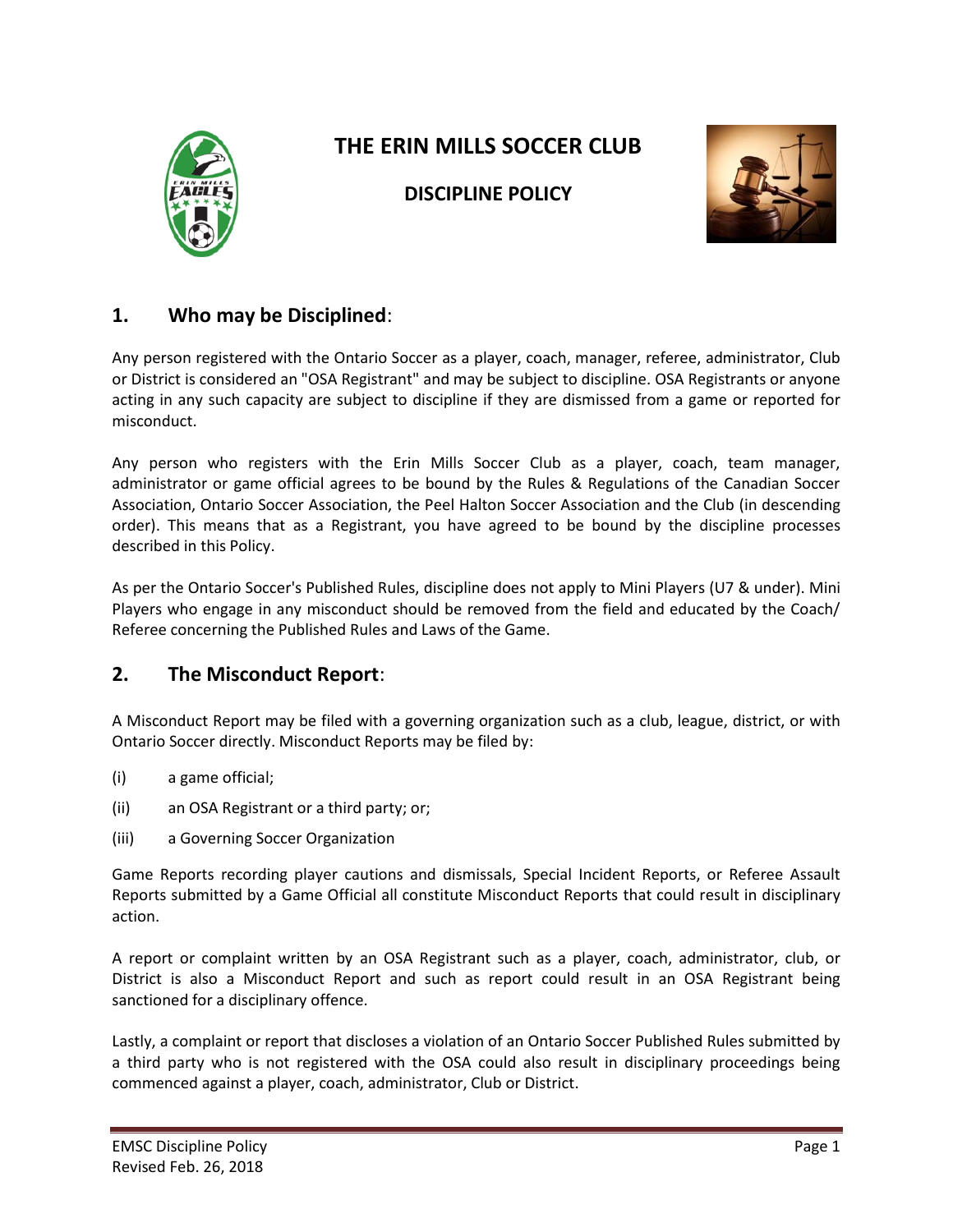A Governing Soccer Organization such as a District Association. a League, or a Club could also generate a misconduct report for its own consideration. In this case the report writer must attend any resulting discipline hearing and act as a witness with respect to their report.

If a Misconduct Report is received by a governing organization from a third party, then the report MUST be investigated to determine if further action (a hearing) is warranted. Discipline can only be pursued by the governing organization if the third party agrees to be identified and agrees to testify at a discipline hearing.

All Misconduct Reports MUST be in writing in English and must be signed by an OSA Registrant (e-mails are generally not acceptable). If a Misconduct Report is incomplete then the Discipline Committee of the applicable governing party may request that a complete report be submitted by the game official or the report writer.

### **3. Statute of Limitations**:

A Misconduct Report must be submitted within SIXTY (60) days of the occurrence of the alleged misconduct and the governing organization must conduct a hearing within THIRTY (30) days after receiving the Misconduct Report. If these deadlines are not strictly observed, then the Misconduct Report is null and void.

This limitation on discipline does NOT apply in the event of any alleged Referee Assault or if the Misconduct Report is submitted directly to the OSA.

### **4. Jurisdiction Levels**

All misconduct types relating to the registration of players, team officials and club administrators fall under the jurisdiction of the district association where the Club is located and affiliated.

All misconduct by a game official or that involves a game official falls under the jurisdiction of the District Association in which the game official is registered, except for game official misconduct in a competition organized by the Ontario Soccer which falls under the Ontario Soccer's jurisdiction.

All misconduct types relating to registration of game officials and Ontario Soccer, the District Association, Senior Provincial League, Senior Regional League, Senior Multi-Jurisdictional District League, League Administrators as well as Youth Level 1, 2, 3, 4 (and if Level 5 is governed by Ontario Soccer) fall under the Ontario Soccer 's jurisdiction.

Misconduct Types that occur in the same game MUST be dealt with by one jurisdiction only. In a game involving several misconduct types by the same person or organization and where those misconduct types would normally fall under two or more jurisdictional levels, the case shall be handled by the more senior governing organization.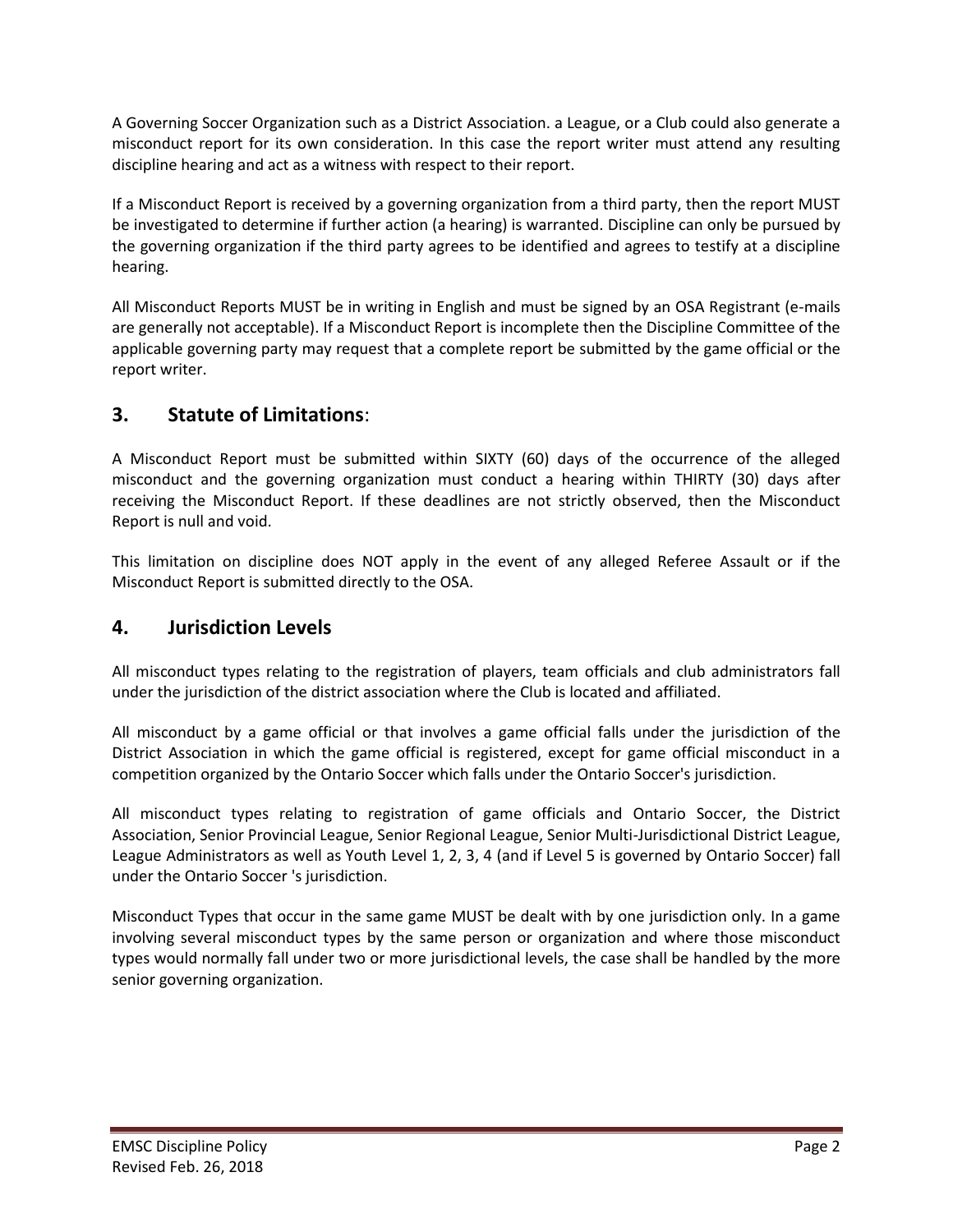# **5. Responsibilities of the Accused**:

The Accused or their adviser are strongly encouraged to review the Ontario Soccer 's Discipline Policy 12 and the Ontario Soccer 's Appeal Policy 13 and become familiar with the OSA's procedure for conducting discipline hearings, protests or appeals. Before the hearing starts, the accused or their adviser should be familiar with the charge(s) and any applicable rules.

It is recommended that the Accused or their adviser review the Notice of Hearing for the following purposes:

- (i) to determine who is/are the accused(s);
- (ii) to ensure that proper notice has been given;
- (iii) to determine who is required to attend the hearing; and
- (iv) to determine if the governing organization conducting the hearing has the proper jurisdiction to consider the charge(s).

The Accused should NOT seek to justify any misconduct based on how the game was officiated by the Referee. The Hearing has been convened to review the alleged misconduct of the Accused and not to determine whether or not the game was officiated to the satisfaction of the players, team officials, or the affected clubs. Poor officiating is not an acceptable defence to allegations of misconduct.

The only focus of the Hearing is whether or not the alleged misconduct was committed by the accused in the time, at the location and in the manner that is prohibited by the Ontario Soccer's Published Rules or the Rules & Regulations of the governing organization that organized the competition.

Any player, team official, game official, or administrator charged with an OSA Offence (or their parent/ legal guardian if they are a youth) are responsible for the following:

- (i) reviewing the Misconduct Report and identifying any inaccuracies, discrepancies or inconsistencies;
- (ii) determining if all the essential elements of the alleged charge(s) are established within the Misconduct Report (ie. who, what, where, when and how);
- (iii) selecting the person who they wish to serve them as an adviser;
- (iv) selecting the person who they wish to act for them as an observer (if desired);
- (v) identifying witnesses and requesting their attendance and participation at the hearing to assist them in their defence to the charge(s);
- (vi) obtaining witness statements from any witnesses (the witnesses must attend the hearing for any witness statements to be considered);
- (vii) obtaining any relevant documents for their defence (such as game sheets, player books, etc...);
- (viii) obtaining any photographic, videotape or other recorded evidence to support their defence;
- (ix) providing any Club Representative or adviser with any and all information that may be relevant to their defence;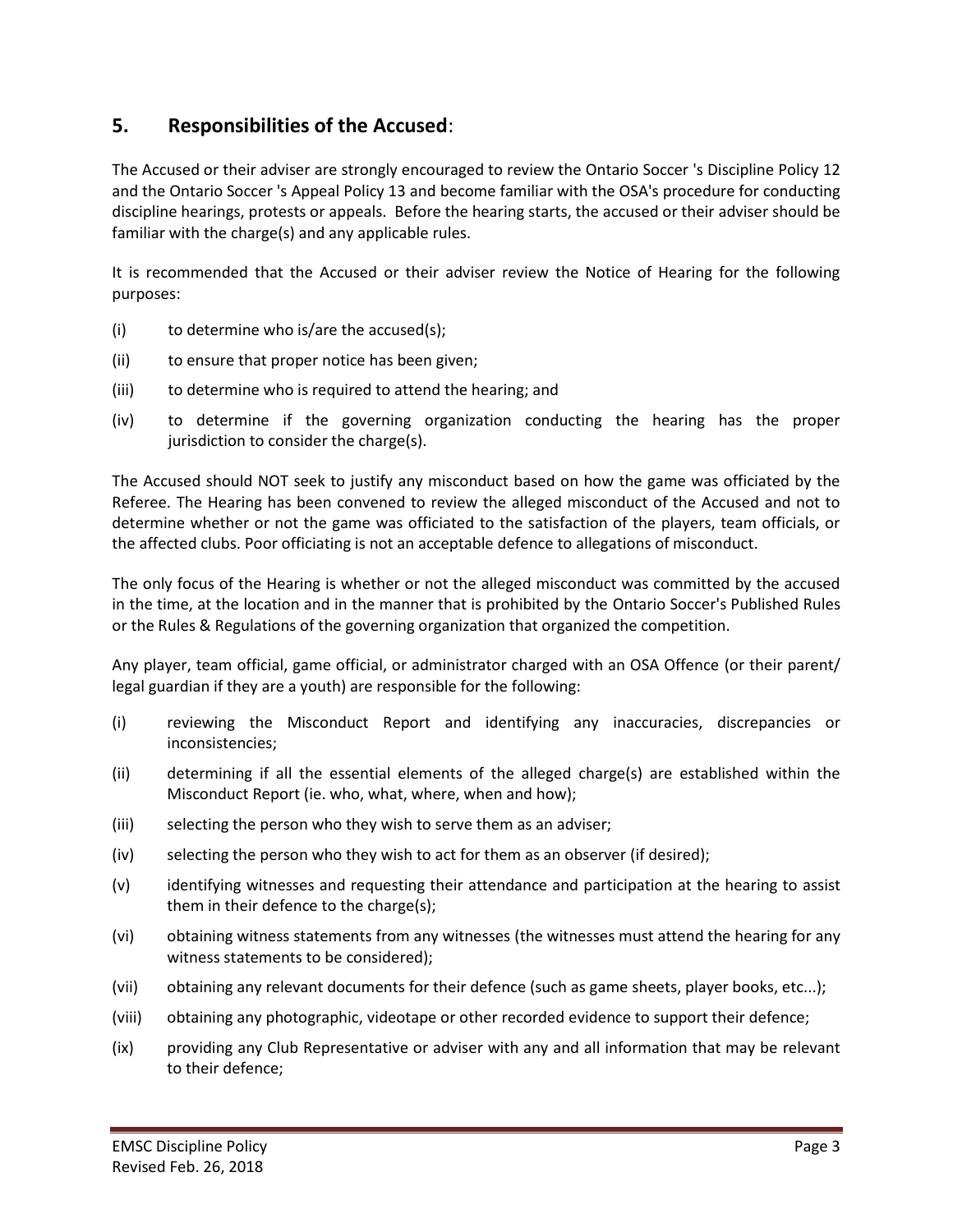- (x) paying any and all applicable Hearing Fees, Request for Postponement Fees, Protest Fees, or Appeal Fees; and
- (xi) serving any suspensions and paying any fines pertaining to the disciplinary proceedings.

It is recommended that any fees required to be paid in connection with any Requests for Hearings, Postponement of Hearings, Game Protests or Applications for Leave to Appeal be paid by certified cheque, money order or bank draft.

**ALL Hearing Fees, Request for Postponement Fees, Game Protest Fees, Appeal Fees, fines, bonds or penalties imposed on any registrant MUST be paid by the player/ coach/ team that engaged in the alleged misconduct and will NOT be paid by the Club, under any circumstances.**

#### **6. Discipline Processes**:

All discipline related to Competitive Soccer is conducted in accordance with the Ontario Soccer's Discipline Policy 12. Ontario Soccer has established standard penalties for various offences which can be found at the Ontario Soccer's web-site by clicking on "Administration", followed by "Governing Documents", then click "Discipline" which will show a PDF entitled "Section 12 - Discipline".

There are two different types of processes for dealing with disciplinary matters:

- 1. Discipline By Review ("DBR") or
- 2. Discipline by Hearing ("DBH").

Offences with fixed penalties and suspensions are dealt with by "Discipline by Review" process. DBR offences generally includes yellow or red cards, dismissals and other less serious offences.

The only circumstances where a hearing will be held for a fixed penalty DBR offence is if the affected party requests a hearing in writing and pays the applicable hearing fee within SEVENTY-TWO (72) hours after the game has been completed.

All other offences are DBH offences that are subject to a range of specified penalties rather than a fixed penalty and that are generally more serious offences. DBH offences are addressed at a discipline hearing that is conducted in accordance with the hearing procedures described in OSA Policy 12 - Discipline.

### **6.1 Discipline by Review**:

In a Decision by Review proceeding, the Discipline Committee:

- (i) reads the Misconduct Report to verify that the correct charges have been identified;
- (ii) determines if the Misconduct Report discloses sufficient evidence to support a finding of guilt in relation to any Ontario Soccer Rule;
- (iii) imposes the mandatory penalty on any guilty parties in accordance with Policy 9 Standard Penalties for Misconduct;
- (iv) determines if any further investigation is required and/ or if a hearing needs to be convened.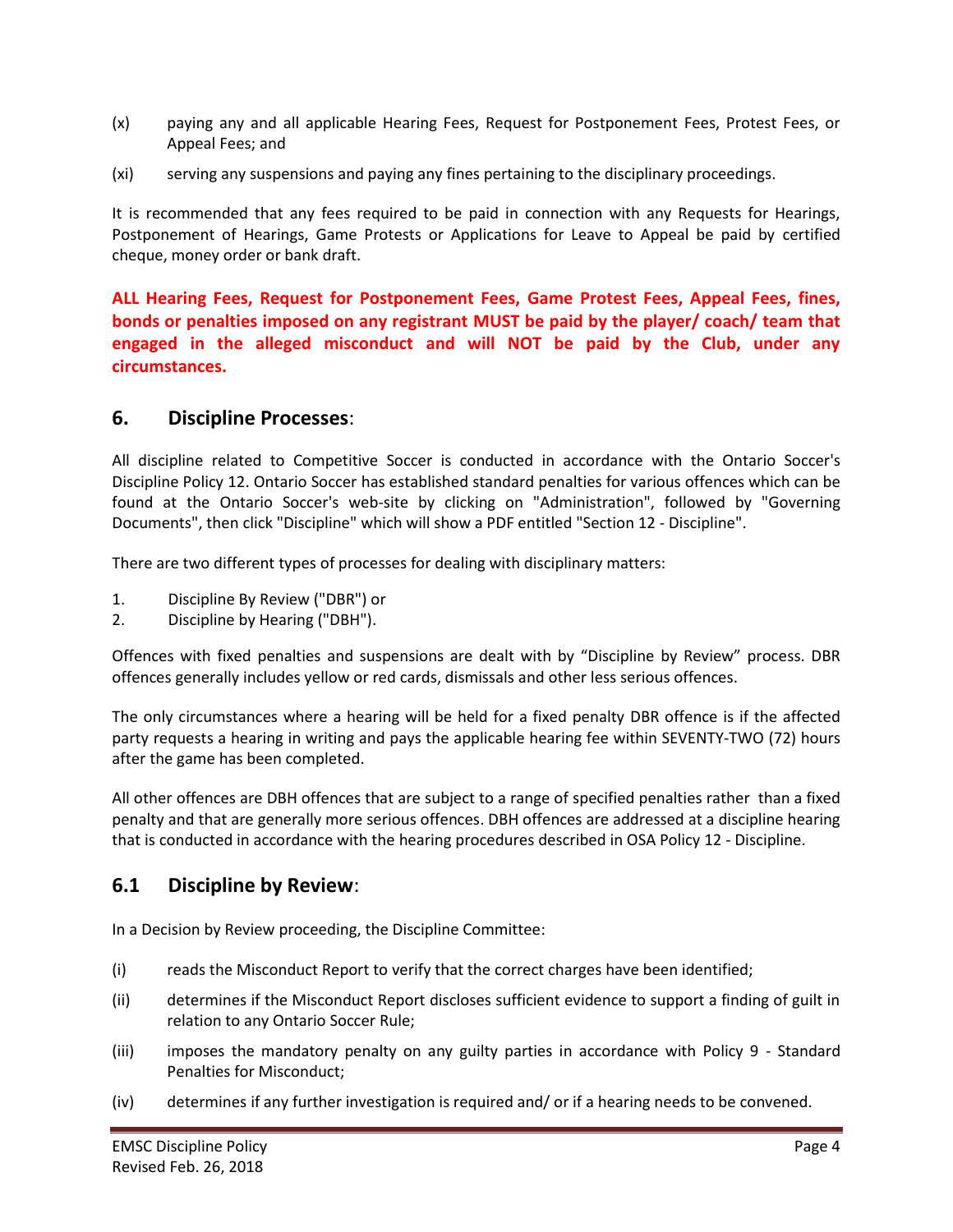If the Misconduct Report clearly indicates that an offence was committed in the manner prohibited by the Published Rules then the accused will be found guilty. If any of the essential elements of an offence are not established by the Misconduct Report then the accused will be found not guilty. Once a decision has been made, the Discipline Committee will issue a Notice of Decision to the affected party and their club.

There is NO Right of Appeal in respect of any discipline determined in any Decision by Review proceedings.

If the accused requests a hearing in respect of a DBR offence and pays the designated hearing fee, and they are found guilty following a hearing, then any applicable Rights of Appeal will apply.

# **6.1.1 Request for a Hearing**:

To request a hearing in connection with a DBR offence, the affected party must file a written request for a hearing with the governing organization together with the designated hearing fee in cash or certified funds within SEVENTY-TWO (72) hours after the game has ended.

If a caution has been issued, a player or a coach has been dismissed, or if the game has been abandoned for any reason, then the Published Rules require the Game Official to prepare and file a Misconduct Report or Special Incident Report. If an incident of this nature occurs before, during, or after a game involving any OSA Registrant, and if the player/ coach/ team wishes to dispute the incident, then it's recommended that they promptly file a written request for a hearing and pay the hearing fee.

Generally speaking hearing fees are refunded, if the player/ coach/ team successfully challenges the decision.

#### **Deadlines for requesting a hearing are strictly enforced by all governing organizations.**

If a request for a hearing is not received by the applicable governing organization within SEVENTY-TWO (72) hours after the game has ended or if the specified hearing fee is not paid within that time period , then a hearing will NOT be scheduled and the offence will be addressed through the DBR process.

# **6.1.2 Hearing Fees and Fines:**

Hearing Fees and Fines must be paid by the player, coach, or team who is found guilty. If the Club is charged and convicted as a result of the misconduct of a player, coach or team, then the team will be invoiced for any amounts required to be paid by the Club. It is the responsibility of the team and team officials to collect and remit any applicable hearing fees or fines from the Registrant if they are found guilty of any misconduct.

If payment of such amounts are not promptly received by the Club, then the amount required to be paid or reimbursed will be deducted from the team's bond. If this occurs, then the team is required to replenish the team bond or the team, team official or player could be de-registered by the club.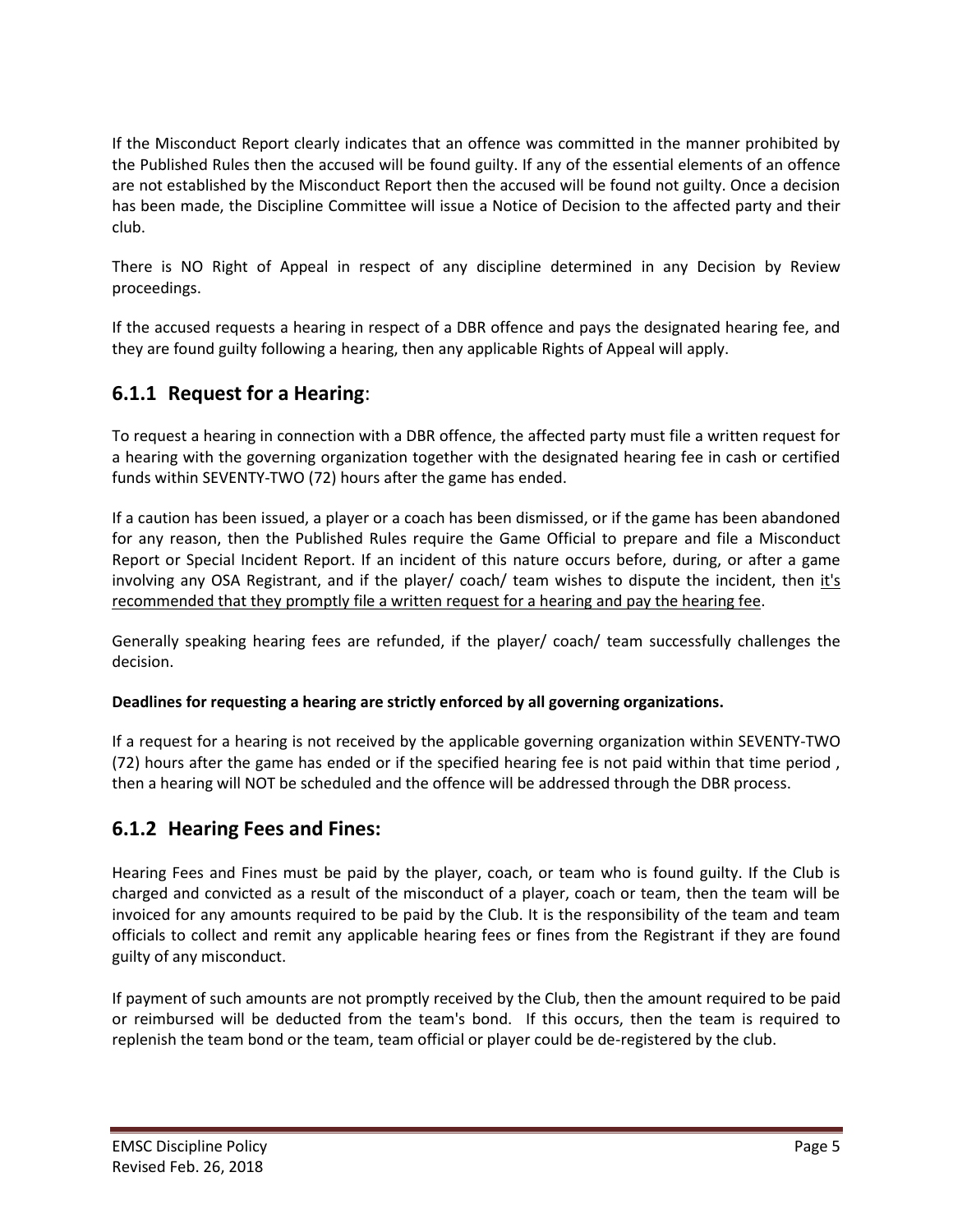# **6.2 Discipline by Hearing**:

All offences with a specified range of penalties) shall be addressed at a discipline hearing in accordance with the "Discipline by Hearing" procedures.

### **6.2.1 Notice of Hearing**:

If Misconduct Report is received by a governing body, a Notice of Hearing will be sent to the Club and the appropriate Player/ Team Official. Except where the governing body conducts regular scheduled hearings (such as the South Region Soccer League), this Notice must be sent 15 days prior to the scheduled hearing date.

A Notice of Hearing MUST be accompanied by the Rights of the Accused. These rights include the right to bring an adviser, to call witness(es), to invite observer(s) and the Right of Appeal to the next higher governing organization. Decisions made by the Club or a district league may be appealed to the Peel Halton Soccer Association. Decisions by a District (PHSA) or a Regional League may be appealed to the Ontario Soccer Association. Decisions by the Ontario Soccer may be appealed to the Canadian Soccer Association.

A Notice of Hearing MUST include the following:

- (i) the name(s) of the accused;
- (ii) a description of the Charge;
- (iii) a reference to the Rule that has allegedly been contravened;
- (iv) the name(s) of the person(s) required to attend;
- (v) the time, date and location where the hearing will be held; and
- (vi) the Misconduct Report; and
- (vii) any other documents that the Discipline Panel may consider during the Hearing.

# **6.2.1 Person(s) Required to Attend**:

Person(s) required to attend include the accused, the coach, and generally a club representative.

If a Club Representative is required to attend a hearing the Team will be charged an Administration Fee as follows:

| <b>Governing Organization:</b>     | <b>Administration Fee:</b> |  |
|------------------------------------|----------------------------|--|
| <b>Ontario Youth Soccer League</b> | \$50.00                    |  |
| Peel Halton Soccer Association     | \$50.00                    |  |
| <b>Ontario Soccer Association</b>  | \$50.00                    |  |
| <b>Canadian Soccer Association</b> | \$100.00                   |  |

Club Representatives are usually an officer, director or senior staff person from the Club. Generally, Club Representatives may also be the Rep Director who is responsible for the age group and division that is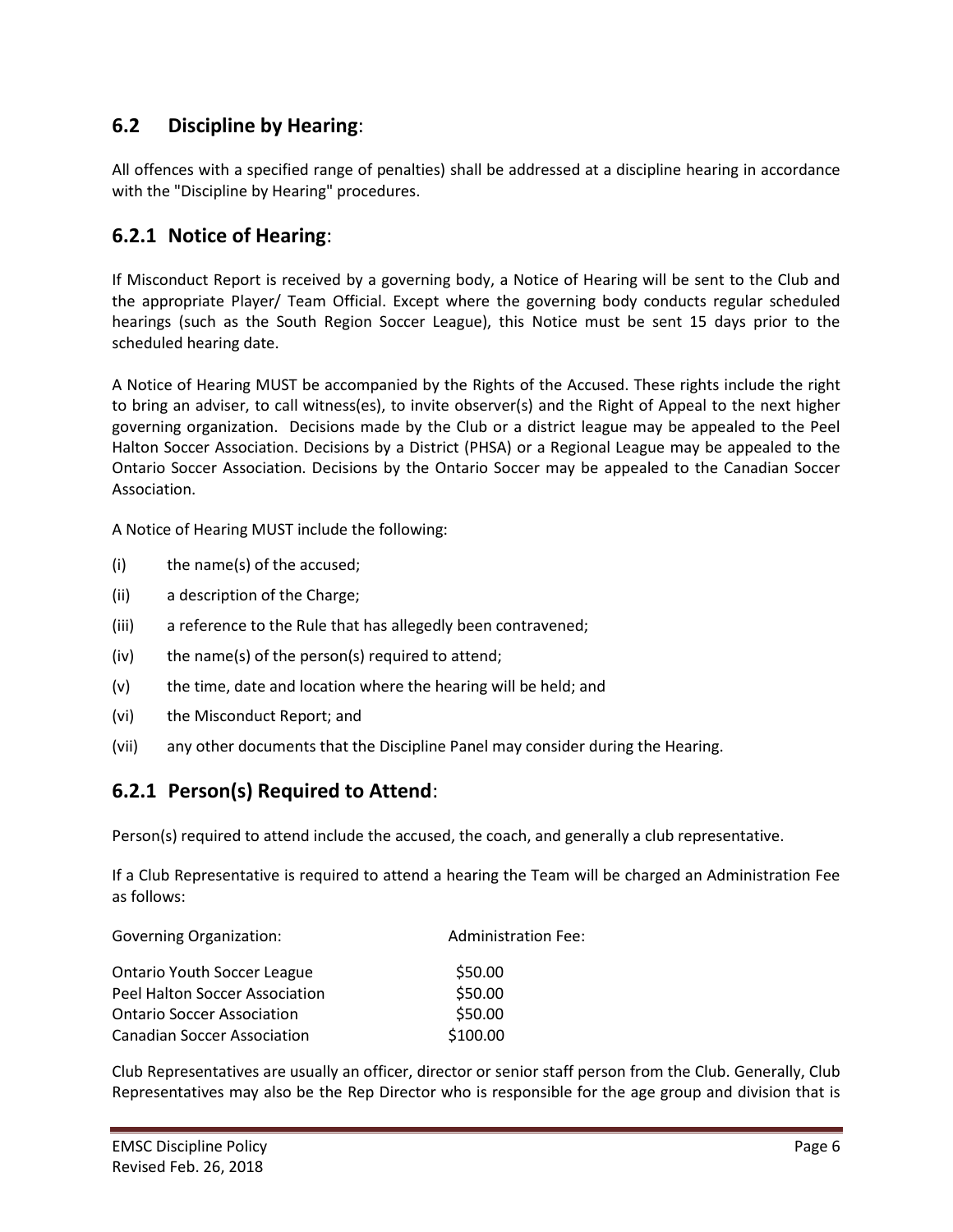subject to discipline. Club Representatives are not required to have a Level 1 Discipline Certificate nor do they necessarily have any expertise *per se* as discipline advisers. It is recommended that any Registrant accused of an offence select someone who is a certified discipline chair to act as their adviser in any hearing.

If a Coach is required to attend and they are not an accused, then they may act as a witness, adviser or observer during the hearing. They must however MUST only act in one of these capacities. The Discipline Committee will ask each participant at a hearing to identify themselves and indicate what their status or capacity will be during the Hearing.

Game Officials are NOT required to attend and testify at a hearing unless:

- (a) The Discipline concerns an attempted or alleged Referee Assault; or
- (b) If the accused is in jeopardy of a potential suspension of one year or more.

Often the Club will be charged with a similar offence based on the misconduct of the player, team official or spectator associated with the Club. In such cases, a Club representative is required to attend. For example, if it is alleged that a coach played an ineligible player, then it is likely that the Club will be charged with permitting an ineligible player to participate in a game on behalf of the Club.

Witnesses, Advisers, and Observers are NOT required to attend. If such individuals are not available the hearing will proceed as scheduled in their absence, unless the Accused is less than 18 years old and must be represented by an adviser. If a witness is a minor, it is recommended that a parent, legal guardian or an adult adviser attend the hearing. Certain Discipline panels will not permit a minor person to act as a witness, unless an adult is present.

# **6.2.2 Attendance:**

Any OSA Registrant that is charged with an offence pursuant to the Rules & Regulations of a Club, League or District is required to attend a hearing scheduled by the applicable governing organization either in person or through a representative. If the Accused(s) is unable to attend the hearing, they may designate a representative to attend on their behalf by signed a written proxy identifying the named representative.

# **6.2.3 Proxies:**

Proxy forms may be provided by the governing organization, but if not it is recommended that they include the following information in legible print:

- (i) the name of the accused;
- (ii) the date, time, and location of the hearing;
- (iii) the case number (if applicable);
- (iv) the name of the designated representative; and
- (v) the signature of the accused.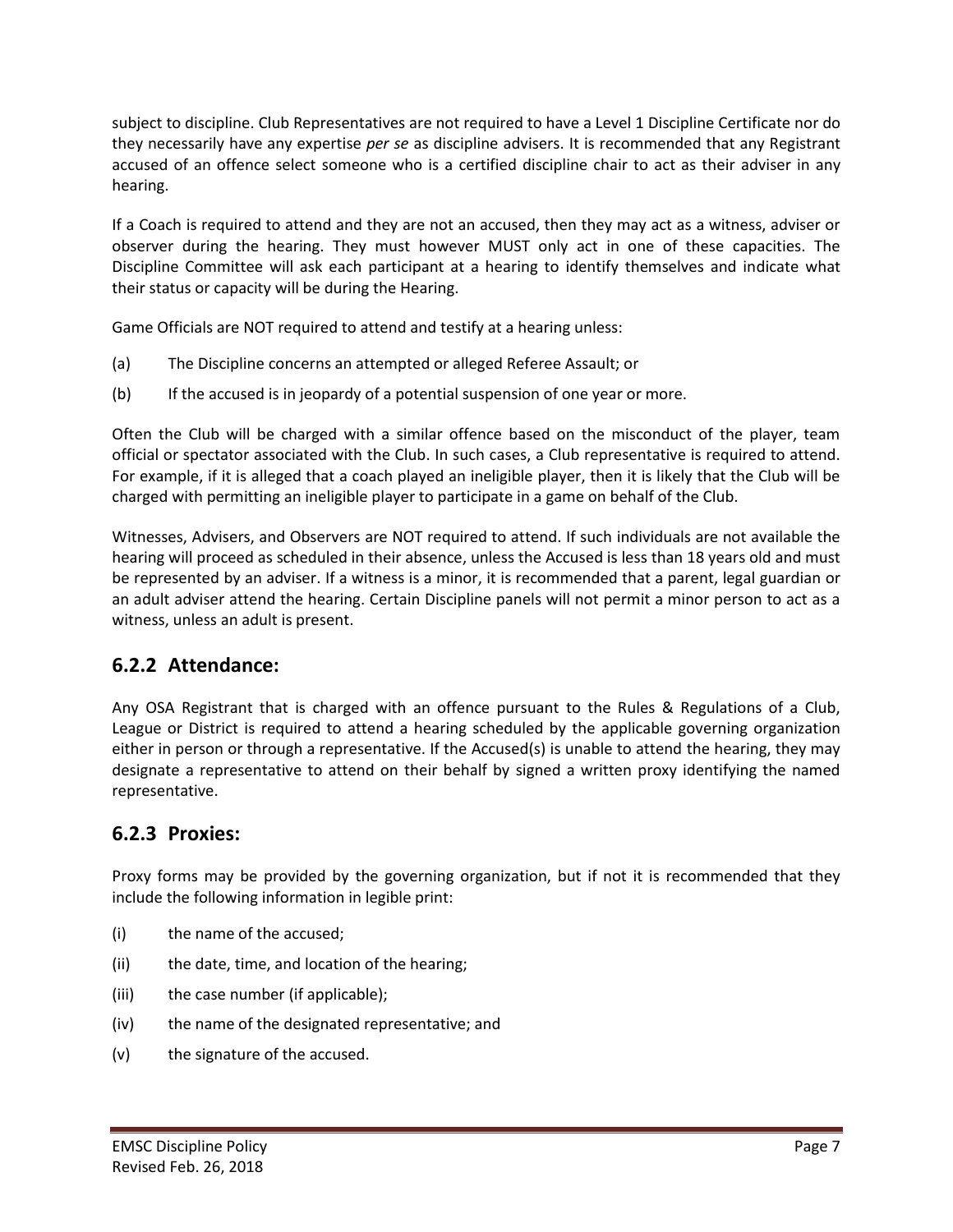If you select a representative to attend as a proxy, it is strongly that this person be 18 years old or older and that they be a witness to what is alleged to have occurred. If they were not present when the incident occurred then they will not be able to testify as a witness about the incident.

# **6.2.4 Adviser Re: Accused Youth:**

If the accused is a youth, then they MUST be accompanied by an adult, who acts as an adviser. Any accused or participants (other than an observer) has the right to be accompanied by an adviser provided that the adviser is at least 18 years old and provided that they do NOT testify at the hearing as a witness. If an accused is a youth and they do NOT have an adviser, then the Hearing MUST be adjourned to a later date and the accused will be suspended from all soccer activity until they attend a subsequent hearing.

# **6.2.5 Failure to Attend:**

If the Accused(s) does not attend a Hearing, then the Accused will be fined in accordance with the Schedule of Fee, Fines, Bonds and Penalties published by the Governing Organization. Furthermore, the Accused will be automatically suspended from ALL soccer activity until they request and attend a subsequent hearing. (See "Suspension From All Soccer Activity" below.

A request for a hearing must be in writing and must be signed and dated by the Accused(s).

If the Accused leaves the Hearing before it has been adjourned without the permission of the Discipline Committee Chair, then the same consequences will be imposed. In such case, if sufficient evidence was submitted prior to the departure of the Accused(s), then the Discipline Committee shall render a decision and issue a Notice of Decision.

# **6.2.6 Adjournments**:

Any party required to attend a hearing may request ONE (1) postponement of a hearing. A written request to adjourn a hearing must be sent to the governing organization no later than FOUR (4) days before the scheduled hearing date.

This Request MUST state the reason for the request and must be accompanied by the Request for Postponement Fee established by the governing organization. If the request is denied, the prescribed fee will be refunded.

# **6.2.7 Rights of the Accused:**

Prior to attending the Accused(s) MUST be advised of their rights to have an adviser, to bring witnesses and observers. They must also be advised of the powers and limitations regarding such rights.

# **1. Advisers:**

Any person required to attend a Discipline Hearing is entitled to bring an adviser. Any player, team official or administrator charged with an offence or otherwise required to attend a hearing may select an adviser of their own choice. They are NOT required to be represented by a Club Representative.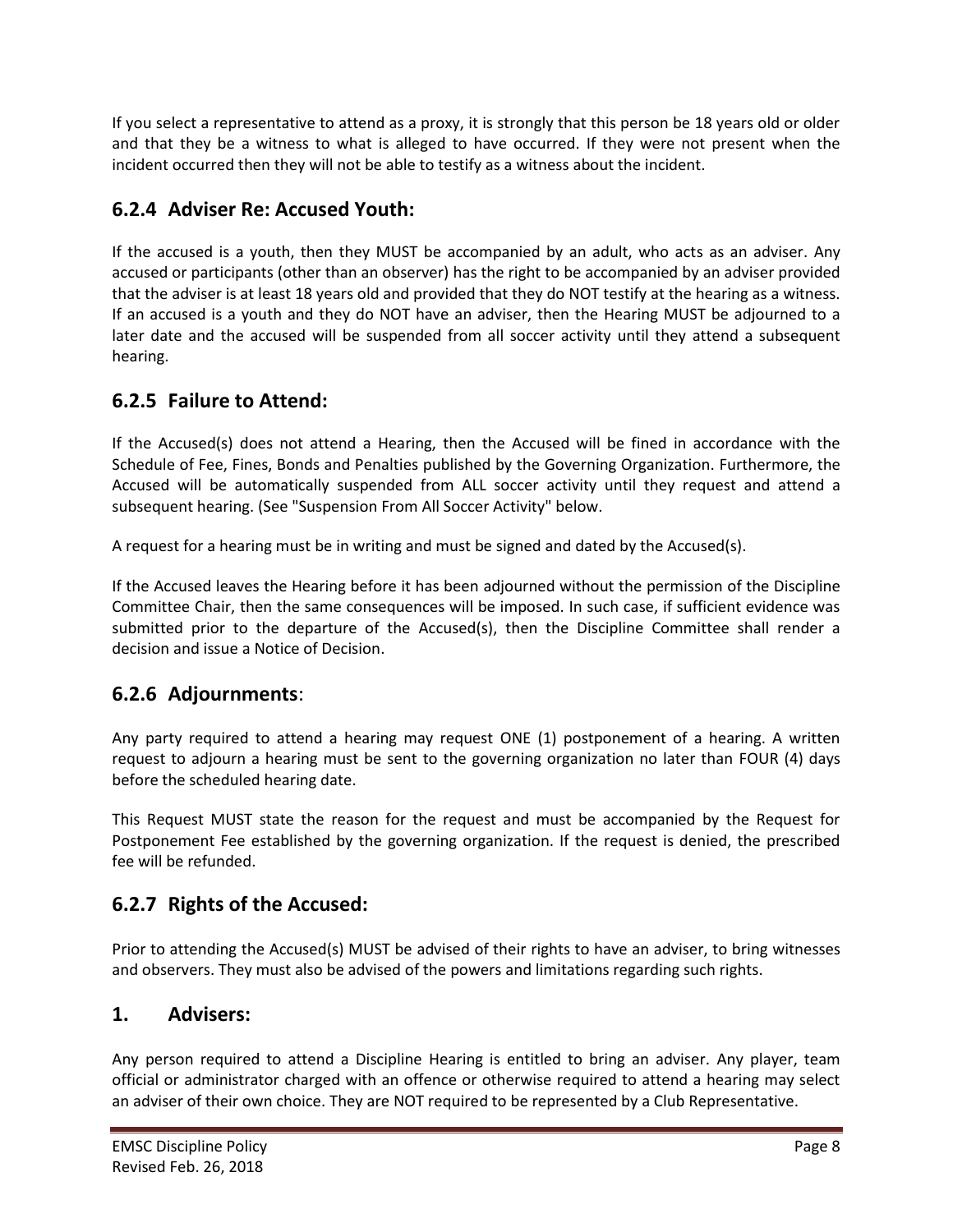The following qualifications, powers and limitations apply to persons who attend discipline hearings as an adviser:

- (i) Advisers must be EIGHTEEN (18) years of age or older;
- (ii) Advisers are permitted to advise any party required to attend a Discipline Hearing;
- (iii) Advisers may not act as a witness nor provide any testimony at any Discipline Hearing;
- (iv) Advisers may not question the competence of the game official(s);
- (v) Advisers may question a witness for clarification purposes only;
- (vi) Advisers MUST strictly follow all OSA Published Rules pertaining to Discipline Hearings;
- (vii) Advisers may not request an adjournment on the grounds that they do not know the Published Rules; and
- (viii) Advisers may make final submissions on behalf of the Accused.

A lawyer may be selected by an Accused to act as their adviser, provided that they comply with the OSA's Published Rules concerning the discipline process. The OSA's discipline procedures are not consistent with the normal procedures familiar to lawyers. A disciplinary hearing will not be adjourned simply because an adviser is not familiar with the disciplinary procedures or they require additional time to prepare for the hearing.

Anyone who selects a lawyer as an adviser is responsible for the payment of all legal fees or disbursements. Under no circumstances will the Club pay for any such fees or costs.

An Accused or other person required to attend a hearing may select a Club Representative to act as their adviser, but they should be aware that not all Club Representatives are Certified Discipline Chairs and it is not guaranteed that:

- (a) every applicable objection will be raised;
- (b) the hearing strategy will be effective;
- (c) all of the procedural rules will be followed;
- (d) all relevant questions will be asked;
- (e) the hearing will be conducted in accordance with the OSA's Published Rules;
- (f) the optimum final submissions will be given; or
- $(g)$  the outcome of the hearing will be favourable.

Remember, a hearing is being held as a result of the alleged misconduct of the accused registrant and not because of the actions of the Club or the Club representative.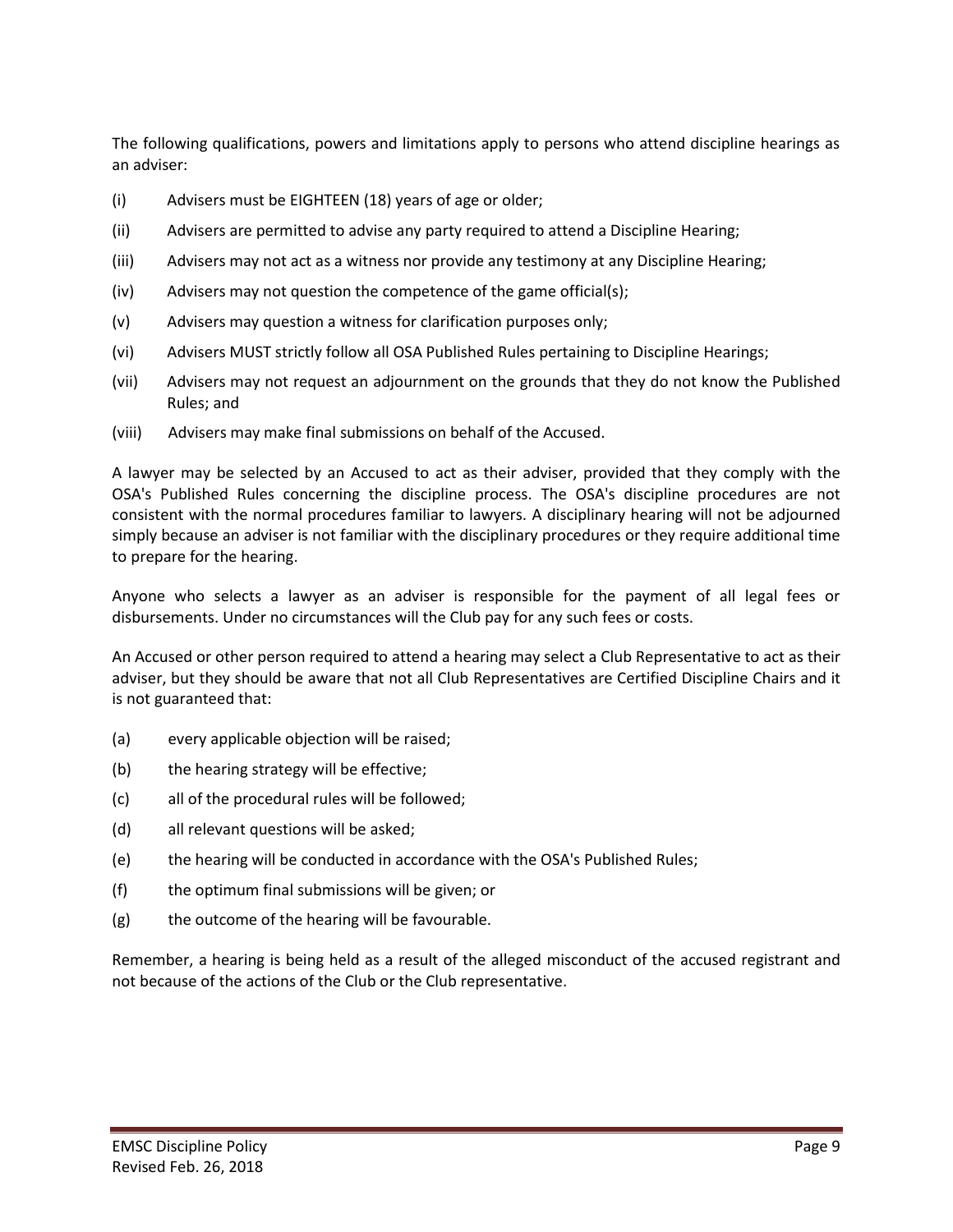### **2. Witnesses:**

Any person required to attend a Discipline Hearing is entitled to bring witnesses.

The following qualifications, powers and limitations apply to persons who attend discipline hearings as a witness:

- (i) Witnesses must appear in person. Written reports by witnesses are not acceptable, unless they attend in person;
- (ii) There is no limit to the number of witnesses allowed, but they must add new testimony. The Discipline Chair can limit the number of witnesses giving testimony if it is repetitious;
- (iii) Witnesses MUST leave the hearing room after the Discipline Chair advises all parties present what charges are to be considered and after the Misconduct Report is read;
- (iv) Witnesses are called to testify in the order determined by the applicable party or the Chair;
- (v) Witnesses may remain in the hearing room after testifying but must remain quiet unless the Chair permits them to speak. If the witness chooses to leave, then they MUST leave the building;
- (vi) Witnesses must answer any questions posed by the Discipline Committee or by any other party or by their advisers provided that all such questions are posed through the Chair; and
- (vii) Witnesses may NOT ask questions of other witnesses and may NOT act as an adviser to any other party during the hearing.

#### **3. Observers:**

Any person required to attend a Discipline Hearing is entitled to have a maximum of two observers in attendance at the Hearing to ensure that the specific party receives a fair hearing.

The following limitations apply to any person who attends a discipline hearing as an observer:

- (i) Observers may not act as a witness nor provide any testimony;
- (ii) Observers may not act as an adviser to any party at the hearing;
- (iii) Observers may only speak with the permission of the Discipline Chair.

Observers who do not comply with these restrictions may be required by the Chair to leave the hearing room and must depart before the hearing is continued.

#### **4. Representatives:**

Any Club, Referee Association or League is entitled to send a representative to any hearing that involves a player(s), team official(s), administrator(s) or game official(s) associated with their organization.

Representatives may act as advisers or observers.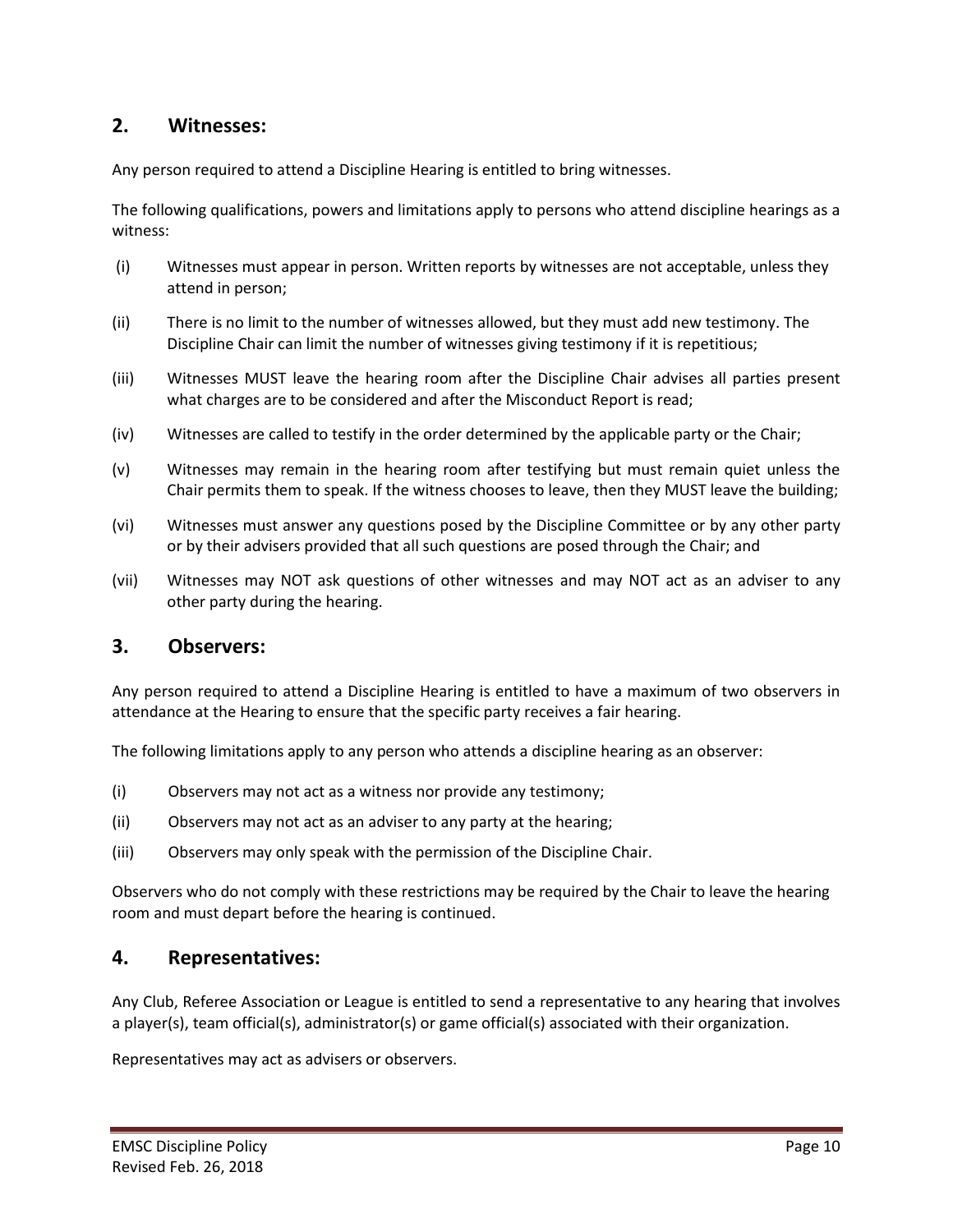A Representative is subject to all qualifications, powers and limitations that apply to witnesses, advisers or observers depending on the capacity that they choose to assume at the commencement of the Hearing.

### **6.2.8 Discipline Hearing Panel**:

A Discipline Hearing Panel shall consist of at least three members:

- (i) the Chair ;
- (ii) the Recording Secretary; and
- (iii) a third member.

The Chair of the Discipline Hearing Panel must hold a current Level 1 Discipline Certification.

Members of Discipline Hearing Panels should be carefully selected to ensure that they:

- (a) do NOT have a significant relationship with any of the affected parties;
- (b) are NOT involved with the misconduct being considered; and
- (c) are free from any other actual or perceived bias or conflict.

### **6.2.9 Hearing Procedures**:

When the Hearing starts, all parties are present and the names and the capacity of everyone in attendance is recorded. The Chair then explains the discipline process and the rights and limitations of all parties based on their status either as witnesses, advisers, observers or representatives. The charges against the Accused(s) MUST then be read from the "Notice of Hearing", as well as any other reports the charges are based on. All witnesses must then leave the hearing room.

If the Discipline Panel fails to record the names of all persons in attendance or their status, it is recommended that the Accused request that this be done. It is recommended that the Accused take notes and record who is in attendance and their status at the hearing.

If the Chair fails to:

- (i) advise all persons present what charge(s) have been laid against the Accused;
- (ii) read the Misconduct Report(s);
- (iii) advise everyone of the powers and limitations of advisers, witnesses, or observers; or
- (iv) instruct advisers that they may not testify and must comply with the procedures described in the OSA`s Published Rules;

these deficiencies should be recorded in written notes by the Accused.

The Accused or their adviser should object if any of the following occurs (unless a waiver has been signed):

(a) a member of the Discipline Panel has an actual or perceived conflict of interest;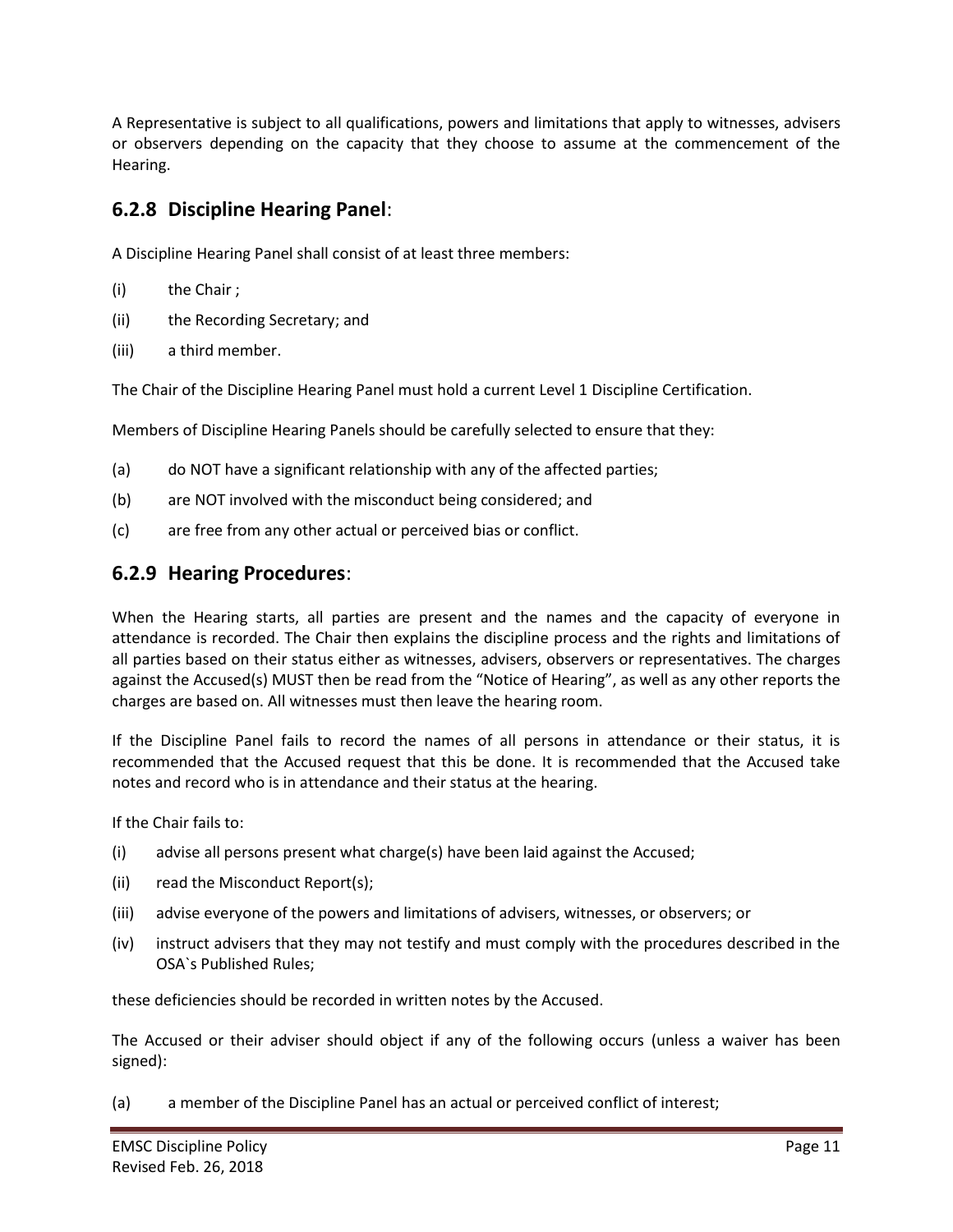- (b) the Discipline Panel does not consist of three members;
- (c) proper notice of the hearing was not received by the Accused;
- (d) a witness or observer does not leave the room when asked to do so;
- (e) a witness acts as an adviser;
- (f) a witness or adviser answers questions on behalf of a witness;
- (g) an adviser does not ask questions through the Chair;
- (h) an observer speaks when they have not been permitted to do so by the Chair;
- (i) a written statement is submitted into evidence, if the writer isn't present as a witness;
- (j) a misconduct report is submitted into evidence, if it was not provided to the Accused at least THIRTY (30) minutes before the start of the Hearing;
- (k) the governing organization will be conducting a separate hearing with another accused regarding the same incident;
- (l) another different Misconduct Report exists regarding another accused involved in the same incident and this Misconduct Report was not provided to the Accused at least THIRTY (30) minutes prior to the start of the Hearing; or
- (m) the Discipline Panel considers or introduces documents that were not provided to the Accused with the Notice of Hearing.

The Discipline Chair is required by the Ontario Soccer 's Published Rules to uphold any objection if the objection is consistent with the Published Rules.

If the Game Official(s), OSA Registrant(s) or Third Party Complainant(s) who wrote the Misconduct Report(s) are present, then they are permitted to qualify or add to their report(s). The Accused (or their adviser) may then question the witness(es) submitting the report(s) or, in their absence, they can question the report itself. All questions must be directed through the Discipline Chair.

The only complainant who may NOT be required to attend a hearing and testify as a witness is a game official, unless the hearing has been convened to consider a charge of referee assault or the accused faces a potential suspension of one (1) year or more.

Written witness statements or e-mails may not be introduced into evidence unless the witness is present at the hearing. If such a document is introduced by the Complainant, the Accused or their adviser should object.

Witnesses are then brought in, one at a time, at the request of either party or the Discipline Panel. Witnesses are questioned by the Discipline Panel and not directly by the accused. or an adviser or Club representative.

If you believe that a relevant question has not been asked, write down the question and when the panel has completed the questioning of the witness, request that the Chair propose the question to the witness on your behalf. It is solely within the discretion of the Chair, whether or not to allow your question to be considered. It is recommended that you record any refusal by the Chair to allow a relevant question, since this could constitute grounds for an appeal.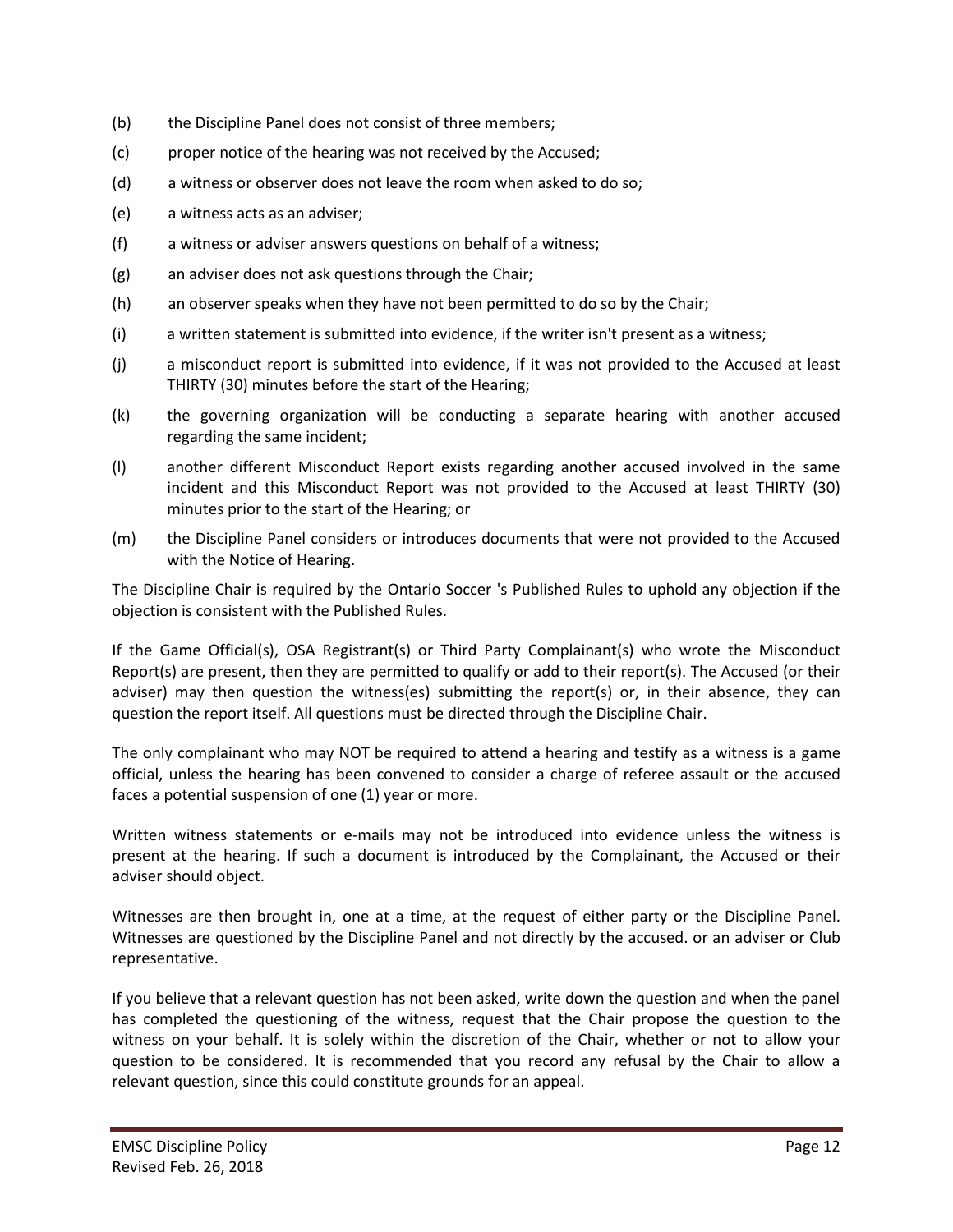After giving testimony, witnesses may remain in the hearing room. If they leave, the Discipline Panel must ensure that they leave the building and do not speak to any other witnesses that have not yet testified.

The Accused and their witnesses testify after the complainant and their witnesses, provided that their testimony is relevant to the charge(s). Members of the Discipline Panel may then question the Accused or any witness giving evidence.

If, at any time during the hearing, The Discipline Panel determines that evidence from an absent witness may be crucial to the decision, the Chair MUST adjourn the hearing and reschedule it to a later date subject to proper notice or to an earlier date selected by mutual consent of the parties. If this doesn't occur include this concern in your notes.

After all witnesses have testified and all questions have been asked, then the Accused(s) and Complainant(s) shall have the right to make final submissions to the Discipline Panel. Generally, this allows the complainant to confirm their position and recommend the preferred outcome and it provides the opportunity for the Accused or their Adviser to indicate why the Accused should be found "Not Guilty". After all submissions have been made, the Chair will declare the hearing recessed and notify all parties of their "Rights of Appeal".

At this time, everyone except the Members of the Discipline Panel must leave the hearing room. The Discipline Panel shall then consider the evidence and shall, wherever possible, arrive at a decision prior to adjourning.

If the Discipline Panel determines that further investigation is required, they must notify all affected parties to that effect within FIFTEEN (15) days. If a subsequent hearing is required, then all parties must be given FIFTEEN (15) days written notice of the hearing or sign waivers to convene the hearing on an earlier date. All persons required to attend the original hearing shall be required to be present at the subsequent hearing.

If the Discipline Panel considers that (additional) charges should be laid against any registrant or registered organization as a result of new evidence, then the "new" charges must be dealt with at a subsequent hearing by the appropriate governing organization.

# **6.2.10 Lesser Included Offences**:

The Accused(s) or their advisers are advised to review Article 9.9.1 of Policy 12 to verify if a lesser included offence applies to the offence(s) charged. If the evidence supports a finding of guilt for a lesser included offence, then the Discipline Panel has the right to find the Accused guilty of a less serious charge and can impose a lower penalty. Depending on the strength of the evidence against the Accused heard or submitted during the Hearing, it may be advisable to recommend to the Discipline Panel that the lesser offence is a more appropriate penalty if they choose to find the Accused guilty.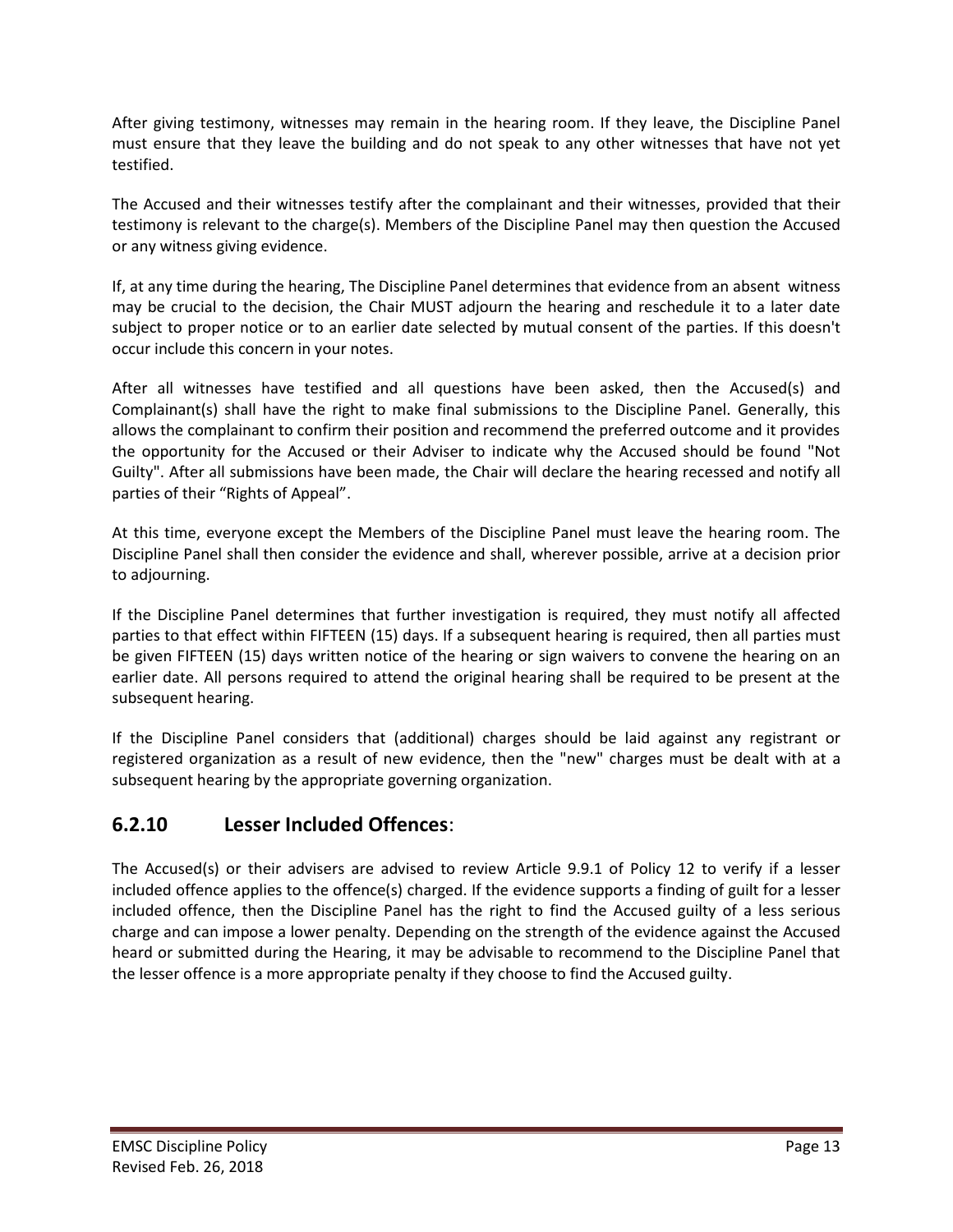# **6.2.11 Multiple Offences**:

If multiple discipline cases involving two or more individuals/organizations and relating to the same incident, the Discipline Panel may hear the cases concurrently in a single hearing. In such case, all of the Accused parties shall individually be given the same rights and responsibilities as a single Accused individual/organization.

### **6.2.12 Recordings, Photographs & Audio Visual Technology:**

Most Discipline Hearings are recorded by the governing organization. The proceedings may also be recorded by any other party to the Hearing. Everyone participating in the Discipline Hearing MUST be advised that the Hearing is being recorded.

Copies of any recordings made by the governing organizations will not be provided to the Accused or any other affected party and are only created for the benefit of the governing organization. In certain instances, a copy or transcript of the recording may be requested by the higher governing organization that hears any appeal of the decision.

#### **It is recommended that the Accused bring a recording device to the hearing to create their own record of the proceedings.**

Videotape or photographic evidence is acceptable provided it substantiates verbal evidence given by any party. Videotape evidence that simply shows errors made by the Referee shall NOT be permitted or considered by the Discipline Panel. Videotape evidence that shows possible identification errors by the Referee are allowed.

### **7. Notice of Decision**:

A Notice of the Decision and Findings and notice of any applicable suspension or fine imposed on the Accused(s) must be sent by mail, fax, e-mail to the Club and to the affected party (if contact information is available to the governing organization) within FIFTEEN (15) days after the Hearing.

If a player is found guilty of an offence, Notice of the Decision will be effective if it is sent to the Club and/or a Team Official. If the Accused is a Team Official, then the Notice of Decision is sent directly to the Accused and/ or the Club.

Suspensions must be served and fines must be paid regardless of whether the Decision is appealed to a higher governing organization. Any person who has been suspended as a result of a discipline hearing shall not take part in soccer related activities until the completion of his/her sentence. This is intended to discourage frivolous or unwarranted appeals.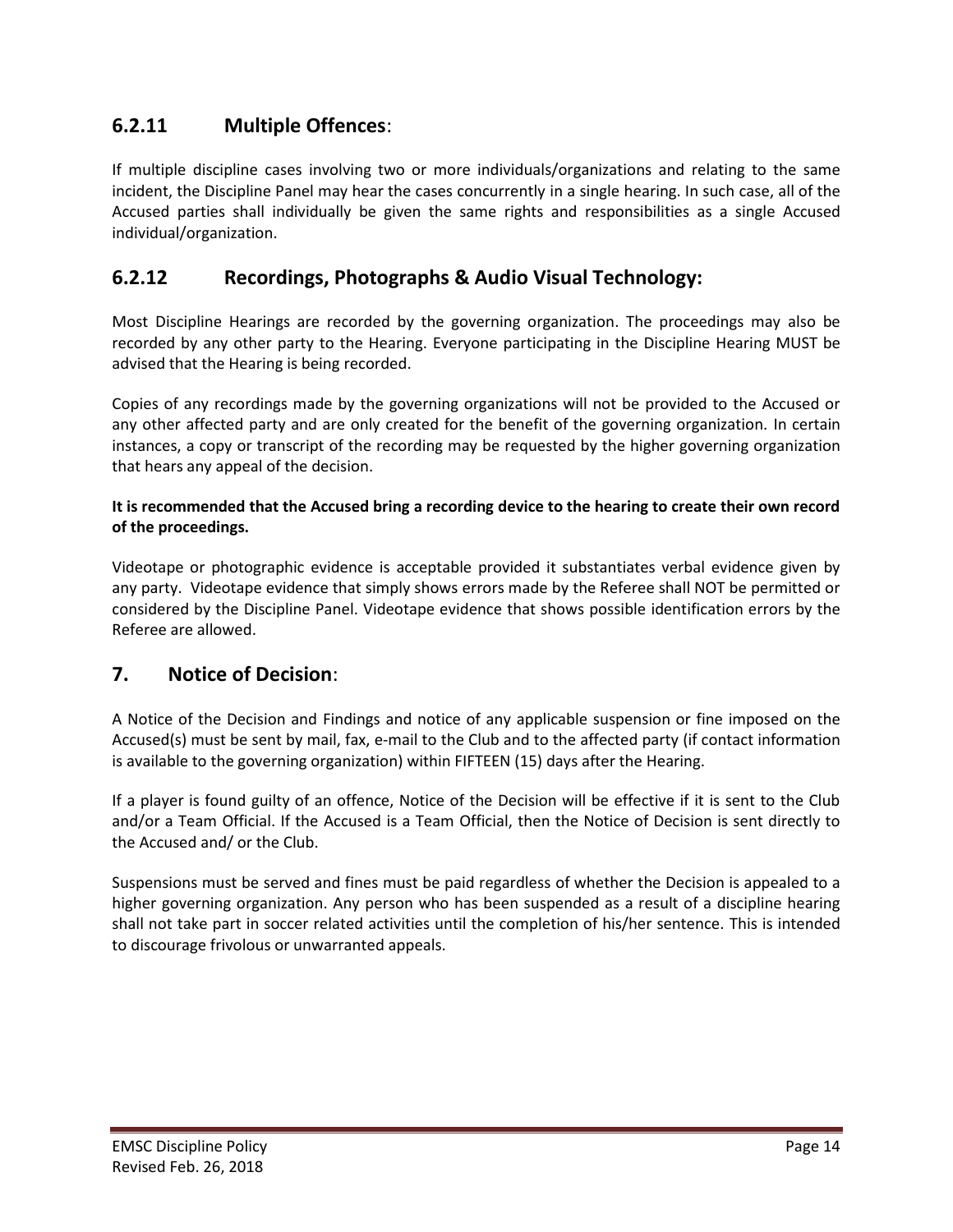# **8. Rights of Appeal**:

Information concerning Rights of Appeal by any affected party must be given by the Chair prior to the conclusion of the hearing testimony and submissions.

"Rights of Appeal Information"**,** MUST include the following information:

- (i) The name and address of the organization to which the Appeal must be sent;
- (ii) The amount of the appeal fee;
- (iii) The criteria for the specific grounds for appeal;
- (iv) Which organizations must receive a copy of the appeal; and
- (v) The method of delivery for both the appeal and the fee.

#### **9. Penalties:**

If the Accused is found Guilty, then the penalty prescribed in Procedure 9.0 must be applied. The severity of the Penalty depends upon the seriousness of the offence. If there is a range of suspension penalties then the suspension determined by the Discipline Panel is intended to reflect the findings and their view of the Accused's intentions in respect of the misconduct.

The Penalty that applies depends upon the number of similar violations that the Accused has been found guilty of and that have occurred during the same season. Increased penalties must be imposed by the Discipline Panel for the second, third or additional seasonal offences for the same charge.

#### **9.1 Fines:**

All Fines, hearing fees, or bonds, MUST be paid by the Player (or their parents), Team Official or Team that was found guilty of the offence. Any fines, fees or bonds imposed on the Club must also be paid by the Accused. If any fines, fees, or bonds are imposed on the Club as a result of the misconduct of a player, team official or team, then the amounts paid must be reimbursed forthwith by the Registrant. Failure to pay any such amounts will affect team bonds and could result in the de-registration of the player, team official or team by the Club.

All Fines, Fees, or bonds must be paid forthwith regardless of whether or not the Accused intends to appeal the decision.

### **9.2 Suspensions:**

Any Suspensions imposed on a Registrant must be served immediately or as directed by the Discipline Panel and/or governing organization. Suspensions must be served regardless of any intention to appeal the decision. This is intended to discourage frivolous and unsubstantiated appeals. Suspensions may relate to a fixed number of games that are identified by game number or a suspension may relate to all soccer activity for a fixed period of time indicated by dates and not by game number.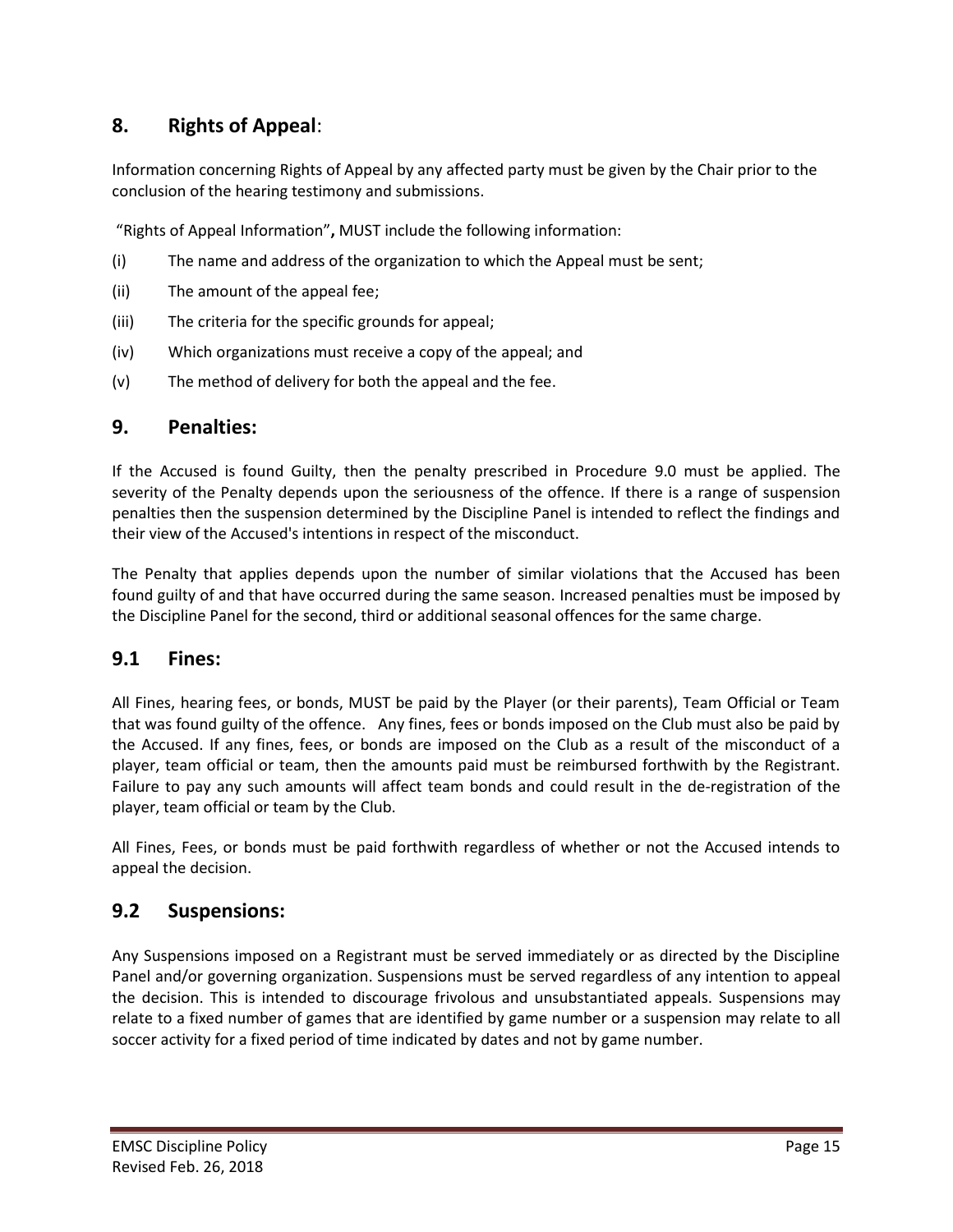Unless the Accused is suspended from all soccer activity, the suspension may only apply to competitions organized by the governing body. For example, a suspension specific to league play would not affect participation in a tournament.

Unserved suspensions that relate to outdoor soccer carry over to the following season. Suspensions related to outdoor soccer do not affect indoor soccer and vice versa. Suspensions may however carry over to other leagues or competitions.

# **9.3 Suspension from All Soccer Activity**:

If a Registrant is suspended from ALL soccer activity, this means that the suspended registrant may NOT participate in any practice, club/ team training program, league game, exhibition game, tournament game, League Cup or Ontario Cup game in any capacity whatsoever, either as a player, coach, team manager, administrator, or game official. This includes games or tournaments with any sanctioned club or soccer organization located in Ontario, Canada or any other FIFA sanctioned soccer organization, including any OSA Recognized Non-Club Academies, such as TFC, Bryst, Sigma FC, etc...

If the Accused has been suspended prior to the hearing, they should indicate to the panel the length and duration is this suspensions and the number of games missed by the Accused. Depending upon the outcome of the hearing, the Accused in entitled to credit for any suspension that has already be\en served.

### **9.3.1 Players:**

During any suspension period that does not relate to specific games, suspended players may NOT:

- (i) participate in any team practices or training sessions;
- (ii) play in any sanctioned league games or tournaments,
- (iii) act as a coach or team manager of any team registered with the OSA;
- (iv) enter the field of play;
- (v) sit on the player bench located in the Technical Area during the suspension; or
- (vi) act as an administrator of any OSA sanctioned soccer organization; or
- (vii) act as a game official.

Suspended players MAY:

- (viii) practice on their own;
- (ix) practice or scrimmage with a one or more team-mates provided the event is not arranged or supervised by the team coach, a club administrator, or the Club; and
- (x) attend games, practices, or tournaments, as a spectator or observer, provided that they do NOT participate in any way.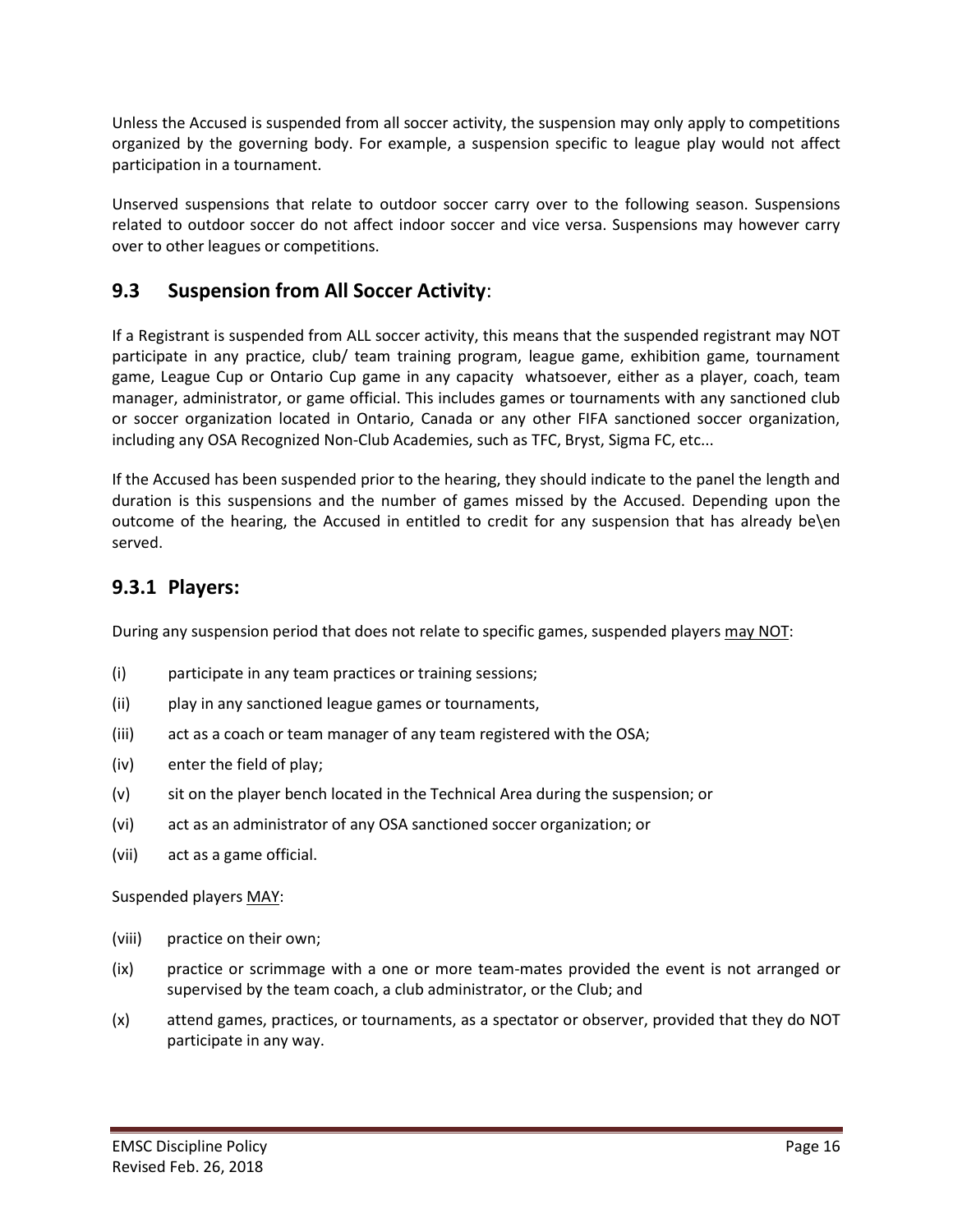# **9.3.2 Coaches:**

If the Registrant is a Coach and the suspension is for a specified time period, then during their suspension, they may NOT:

- (i) coach or manage their team at any practice, training session, or game;
- (ii) instruct players or other team officials regarding the competition before, during, or after the game;
- (iii) communicate with players or team officials about the game verbally, or via e-mail or cell phone;
- (iv) sit in the technical area or enter the field of play before, during or after a game, practice, or training session;
- (v) play as a player in any OSA sanctioned club or multi-jurisdictional league or in any house league, district or regional league game, or tournament;
- (vi) act as an administrator of any soccer club, league or other governing organization; or
- (vii) act as game official at any league, tournament or exhibition game .

Suspended coaches MAY attend games, practices, or tournaments, provided that they do NOT participate in any way. It is recommended that suspended coaches sit silently with the spectators; refrain from entering the field at any time; and refrain from providing any coaching instructions to any player or team official at any time or by any means (e-mail, cell phone, text message, instant messaging service).

### **9.3.3 Administrators:**

If the Registrant is a Club Administrator, and they are suspended for a fixed time period, then during their suspension they may not participate or conduct any duties as an active officer or director of an OSA sanctioned club, league, or district. They must also refrain from participating as a player, coach or game official in any practice, league game, exhibition game, tournament game or other competition.

### **10. Game Officials**:

In all cases of alleged or attempted physical assault of a game official by a player, team official, parent, or administrator the Accused shall be suspended from all soccer activity until the case has been dealt with by the District's Discipline Committee.

All discipline hearings that relate to a Club Registrant and involve a Referee (such as Referee "No Shows" or Referee Assaults) is conducted by the Peel Halton Soccer Association and any such discipline hearings are deemed to be OSA discipline hearings.

Game Official(s) are required to attend all hearings that involve an alleged Referee Assault. Game Official(s) must also attend a Discipline Hearing, if they are requested to do so by the Discipline Hearing Panel.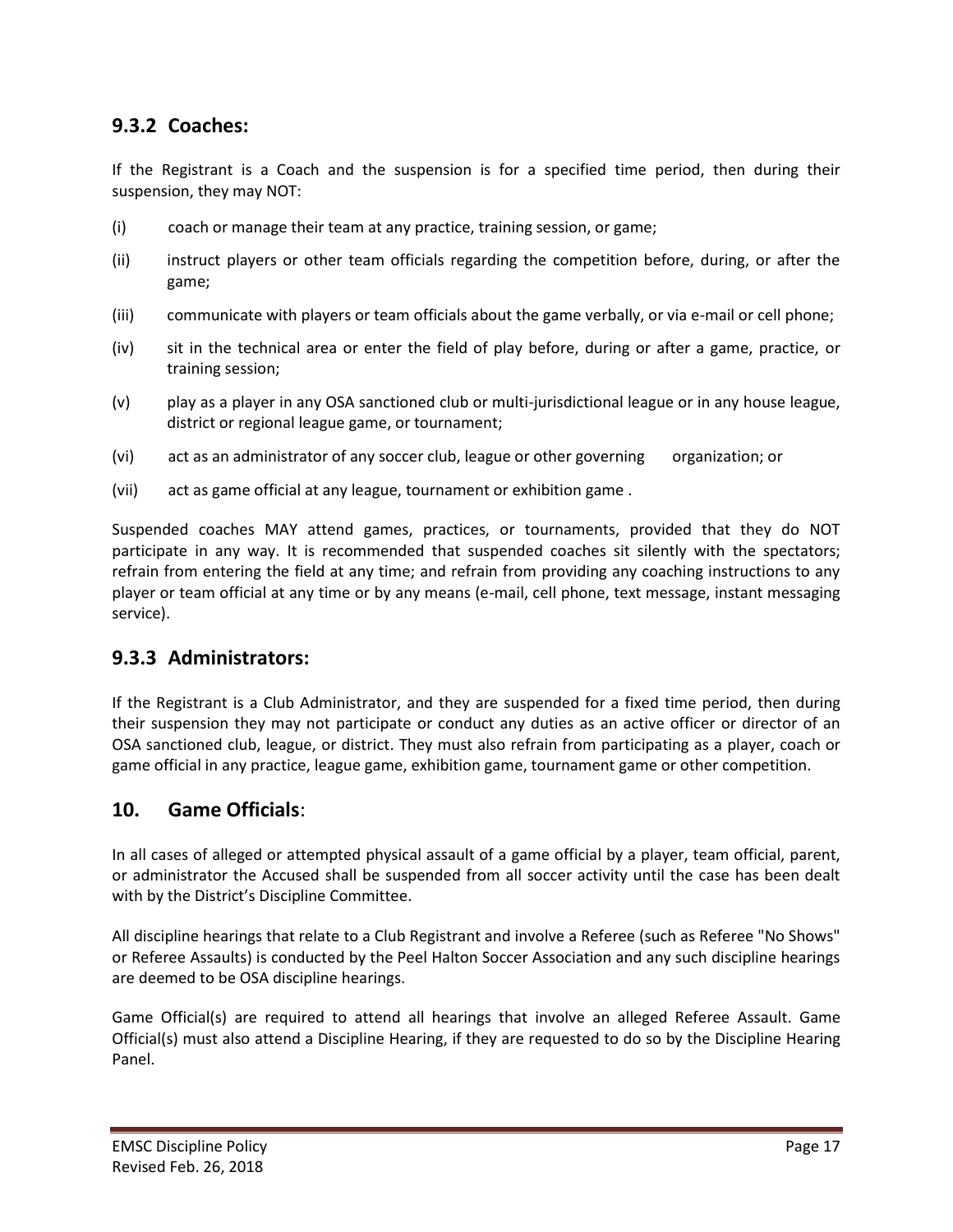Any reasonable expenses incurred by the referee to attend the hearing shall be reimbursed by the Governing Organization handling such a case. Any Game Official required to attend a hearing who requires an adjournment does not have to pay the "Request For Postponement Fee" unless he/she is the Accused.

Game Official(s) must attend Discipline Hearings, if the penalty for a finding of guilt could result in a mandatory penalty of ONE (1) year or greater.

Failure to appear at a Hearings by a Referee, after taking their initial pre-emptory adjournment could result in the charges against the Accused being dropped.

### **11. Game Protests:**

Game Protests must be filed with the applicable governing organization within the time period specified in the Rules & Regulations of the governing organization that organized the competition.

Game Protest Fees MUST be paid by the Team that files the Protest within the time period specified by the applicable governing organization. Game Protest Fees will not be paid by the Club under any circumstances. Game Protest Fees will be refunded by the applicable league or governing organization, if the Protest is upheld. Game Protest Fees are forfeited if the Protest is denied.

| League                             | <b>Deadline</b> | <b>Protest Fee</b> |
|------------------------------------|-----------------|--------------------|
| <b>Ontario Youth Soccer League</b> | 48 hours        | \$250.00           |
| <b>PHDL Youth League</b>           | 48 Hours        | \$300.00           |
| Golden Horseshoe Soccer League     | 48 Hours        | \$300.00           |
| PHDL Adult League                  | 48 Hours        | \$300.00           |

Game Protests must NOT relate to any decisions made by the Game Official. Decisions by Game Officials are NOT reviewable under any circumstances.

Game Protests may only relate to a violation of the OSA`s Published Rules or the Rules & Regulations of the governing organization that organized the competition.

Game Protests should include the following:

- (a) the date, time and location where the game was played;
- (b) the game number (if applicable);
- (c) the name of the opposing team;
- (d) a statement indicating the Rule(s) that were infringed;
- (e) a concise and complete statement of the facts indicating how the Rule(s) were to infringed and what consequences should apply;
- (f) copies of all documents or other evidence that relate to the protested game (ie. Game Sheets, Dismissal Reports, Special Incident Reports, photographs, videos, etc...);
- (g) the Rule(s) relied upon by the Team to protest the game; and
- (h) the remedy being sought, namely: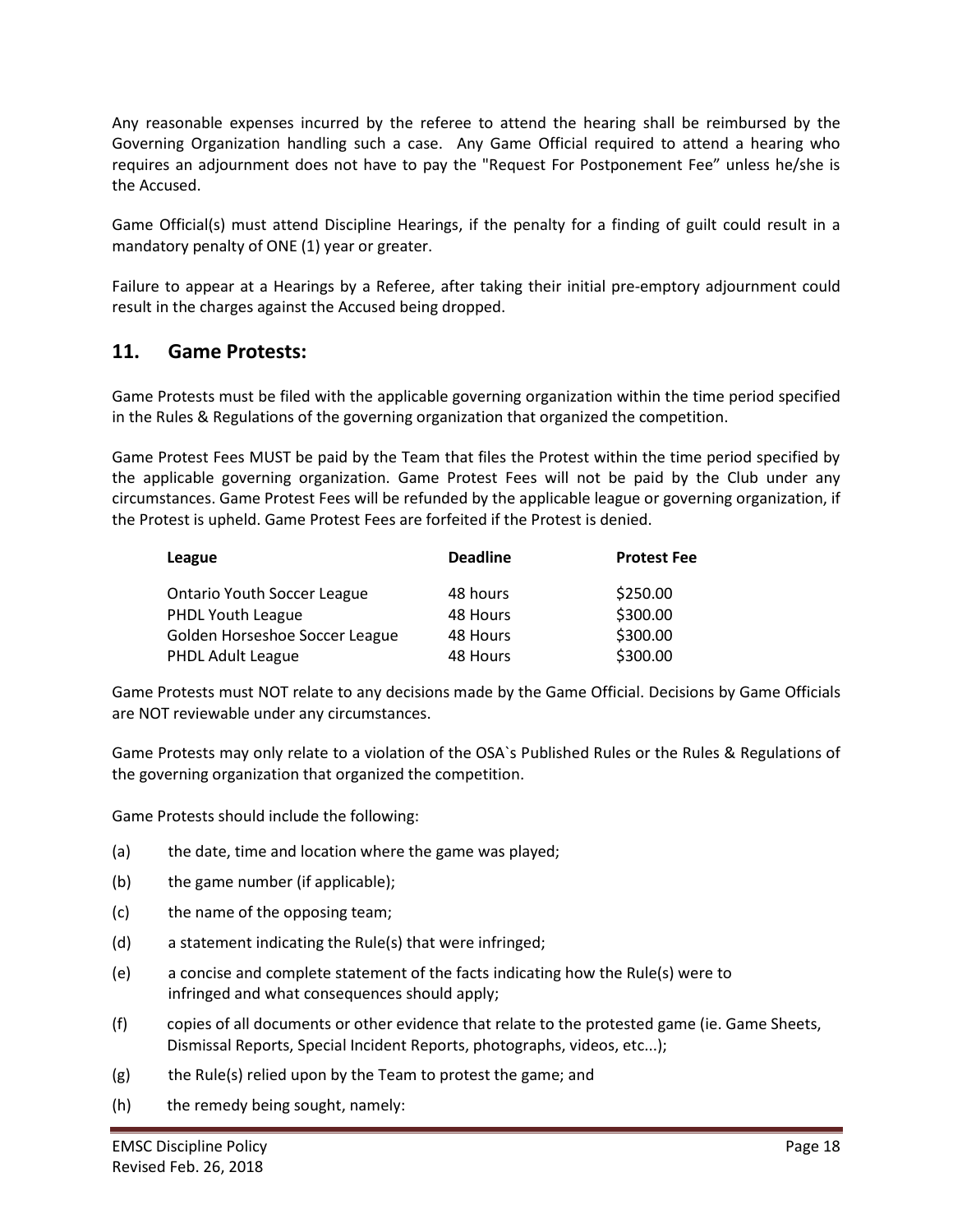- (i) that the game should be forfeited by the opposing team;
- (ii) the score that should be awarded based on the applicable rules; and
- (iii) the points that should be awarded to the Team that filed the Game Protest.

It is recommended that Game Protest Fees be paid by certified cheque, bank draft or money order.

Game Protests MUST be duly signed by a Team Official and an Authorized Club Representative. It's recommended that Game Protests be submitted to the applicable governing organization by the Club.

### **12. Appeals:**

Any Player, Coach, Team, Club, or District who wants to appeal a decision made by a governing organization that affects them must seek leave to appeal from the higher level governing organization.

The Appeal Fee (based on the Governing Organization's published schedule of fees, fines, bonds, and penalties) MUST be paid and an Application for "Leave to Appeal" MUST be filed with the higher level governing organization within the time period specified in the Rights of Appeal. The Application for Leave to Appeal must be signed by the Appellant or by their authorized representative.

The time period to appeal a decision only begins after the Notice of Decision, the Findings and the Rights of Appeal have been received by the affected party. All time-lines that relate to Appeals are determined by the express Rules & Regulations of the Governing Organization to whom the Appeal is being filed. Time periods vary from organization to organization.

It is recommended that any potential Applicant check the Rules & Regulations of the higher level governing organization to determine the applicable deadlines.

| <b>Decision-Maker:</b>       | <b>Appeal Body:</b>          | <b>Appeal Fee:</b> | <b>Appeal Period</b> |
|------------------------------|------------------------------|--------------------|----------------------|
| Erin Mills Soccer Club       | Peel Halton Soccer Assoc.    | $5\,50.00$         | 14 Days              |
| PHSA                         | <b>Ontario Soccer Assoc.</b> | $5\,500.00$        | 14 Days              |
| <b>Ontario Soccer Assoc.</b> | Canadian Soccer Assoc.       | \$1,500.00.        | 10 Days              |

An Application for Leave to Appeal may be submitted by any affected party and must be duly signed by the Applicant. It is recommended that any such Application be submitted to the applicable governing organization by the affected party and by the Club as Co-Applicants. The Application for Leave to Appeal should be submitted on Club letterhead, signed by a duly authorized Club Representative.

# **12.1 Appeal Fees:**

Any outstanding fine, fee, bond or penalty related to the decision being appealed MUST be paid prior to the submission of an appeal. Appeal Fees should be paid by certified cheque, bank draft or money order.

#### **ALL Appeal Fees or fines, bonds, or penalties MUST be paid by the Player, Coach, Team Official or Team seeking to Appeal the Decision. Appeal Fees will NOT be paid by the Club.**

To file an appeal, the Player, Coach, Team Official or Team MUST repay the Club for any fine/ penalty or replenish any team bond reduced to pay any such amount.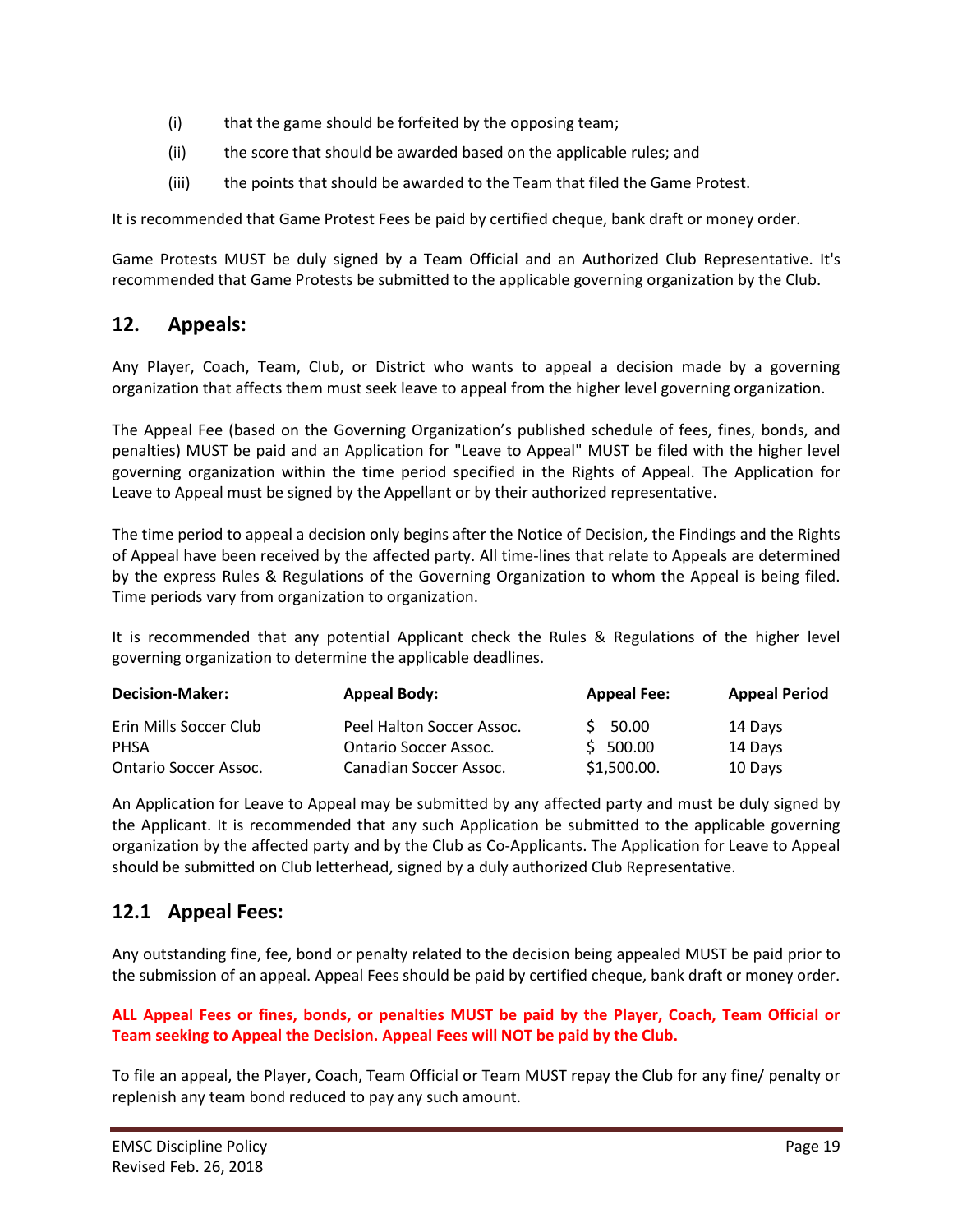If an appeal is being filed because the fine, fee, bond or penalty is excessive, then the fee/fine or \$500.00 (whichever is less) MUST be paid in trust to the next higher Governing Organization together with the normal appeal fee. If the appeal is upheld, this amount will be refunded to the Appellant. Otherwise it will be applied to the original fee/fine and the balance of that fee/fine MUST be paid forthwith to the Governing Organization that levied the fine, fee, bond or penalty being appealed.

# **12.2 Application For Leave To Appeal:**

An Application seeking *leave to appeal* must include writing notice of the following:

- a) the name and contact information of the Appellant(s);
- b) the name and contact information of the governing organization that made the decision that is being appealed;
- c) notice of the Appellant's intention to appeal the decision;
- d) a statement regarding the grounds for the appeal;
- e) copies of all evidence including documents, statements, photographs, videos or other recordings that that supports these grounds of appeal;
- f) the names of any witnesses
- g) the remedy or remedies requested by the Appellant
- h) a copy of the written decision being appealed, or the Appellant's understanding of the decision (if the decision has not been received, in writing, by the *Appellant* ); and
- i) Evidence that any outstanding fine, fee or bond has been paid.

# **12.3 Matters Not Subject To Appeal:**

Not every decision may be appealed. In certain cases, decisions regarding competitions such as game forfeitures or game protests are deemed to be final and binding and are not subject to appeal.

The OSA's Appeal Policy does NOT apply to decisions related to the following matters:

- a) Matters of employment;
- b) Infractions for doping offences, which are dealt with under the Canadian Anti-Doping Program;
- c) The FIFA Laws of the Game;
- d) Discipline matters and penalties imposed under the Discipline by Review process if the accused opted to accept the standard penalty and did not request a Discipline Hearing;
- e) Matters relating to the substance, content & establishment of team selection criteria;
- f) Volunteer appointments and the withdrawal of those appointments by the Club's Directors;
- g) Matters of budgeting and budget implementation;
- h) Matters of operational structure and committees; or
- i) Matters that should be addressed by the OSA's Dispute Resolution Policy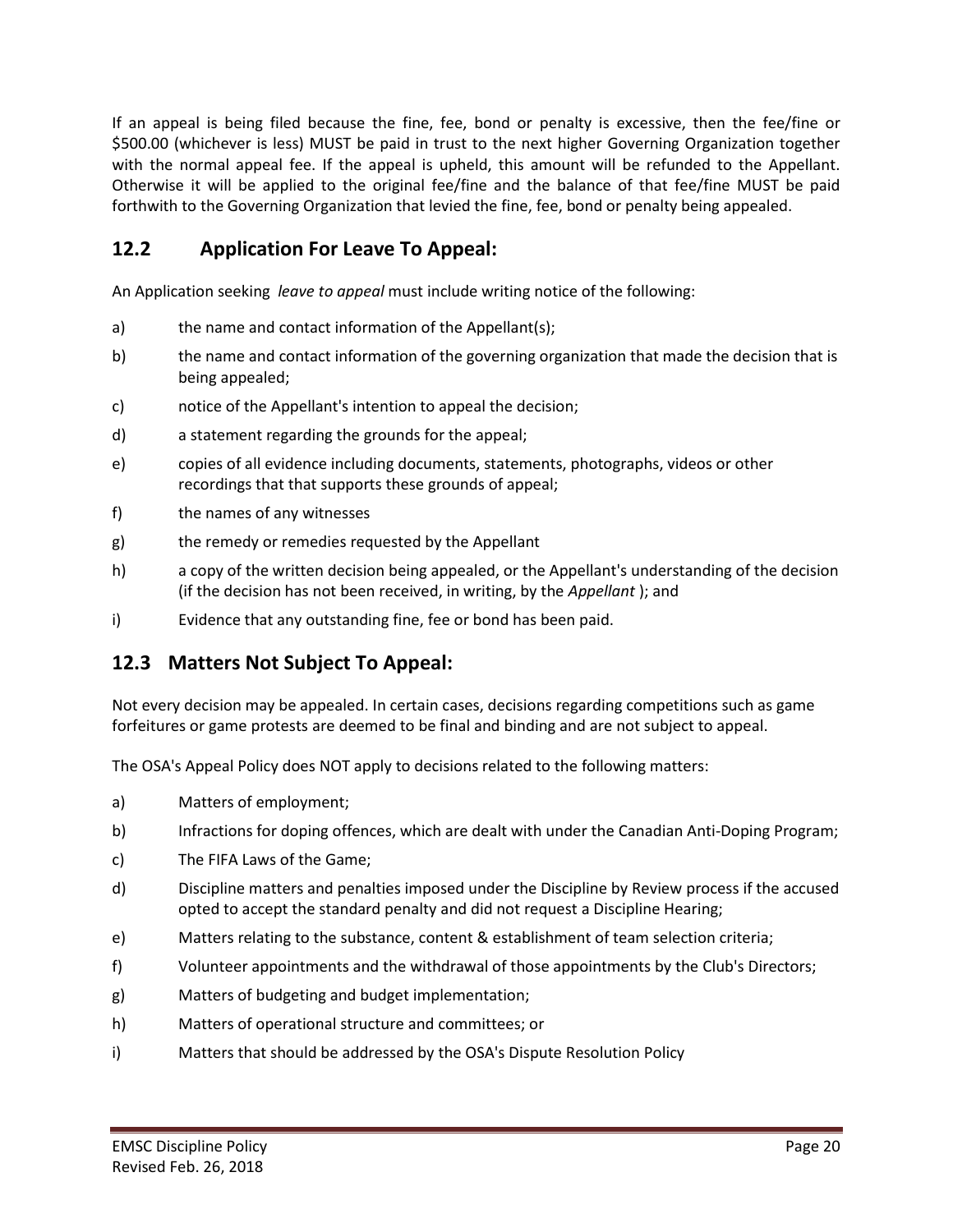# **12.4 Grounds of Appeal:**

Decisions may only be appealed, and appeals may only be heard, upon the following grounds:

- a) Making a decision for which the *Respondent* did not have authority or jurisdiction as set out in applicable governing documents;
- b) New facts that were not available when the decision was made;
- c) Failing to properly interpret the relevant Published Rules;
- d) Failing to follow procedures as laid out in the relevant Published Rules; or
- e) Making a decision that was influenced by bias;
- f) Alleged excessive fine, fee, penalty or bond.

It is recommended that the Application for Leave to Appeal contains the following:

- (i) a Statement of Facts that describes all pertinent and relevant facts;
- (ii) a List of Evidence that describes all evidence relied upon by the Appellant;
- (iii) a Statement of Witnesses listing all persons who may provide relevant testimony related to the Appeal;
- (iv) a List of all Applicable Rules;
- (v) a copy of every applicable rule or policy relied upon by the Applicant; and
- (vi) a Statement of all arguments and submissions in support of each ground of appeal described in the Application for Leave to Appeal.

It is recommended that a Certified Discipline Chair be consulted by the Appellant to review the Application before it is filed. Assistance in this regard may be provided by the Club, the District Association, the Ontario Soccer Association, or the Canadian Soccer Association, as the case may be. Enquiries to the Club or to the District should be addressed to the designated Discipline Chair, any enquiries to the OSA should be directed to the Appeals Case Manager, and any enquiries to the CSA should be directed to the Secretary of the CSA Appeals Committee.

### **12.5 Appeal Procedure:**

Once an Application seeking leave to appeal is filed, the applicable governing organization will review the Application to determine whether to grant leave to appeal. The time period for this review process will vary based on the rules & regulations of the applicable governing organization. Written Notice of the Decision will be sent to the Applicant within the time period specified under their rules & regulations.

### **12.5.1 Granting of Leave:**

Once an Application seeking leave to appeal is filed, the applicable governing organization will review the Application to determine:

(i) whether the Application is complete;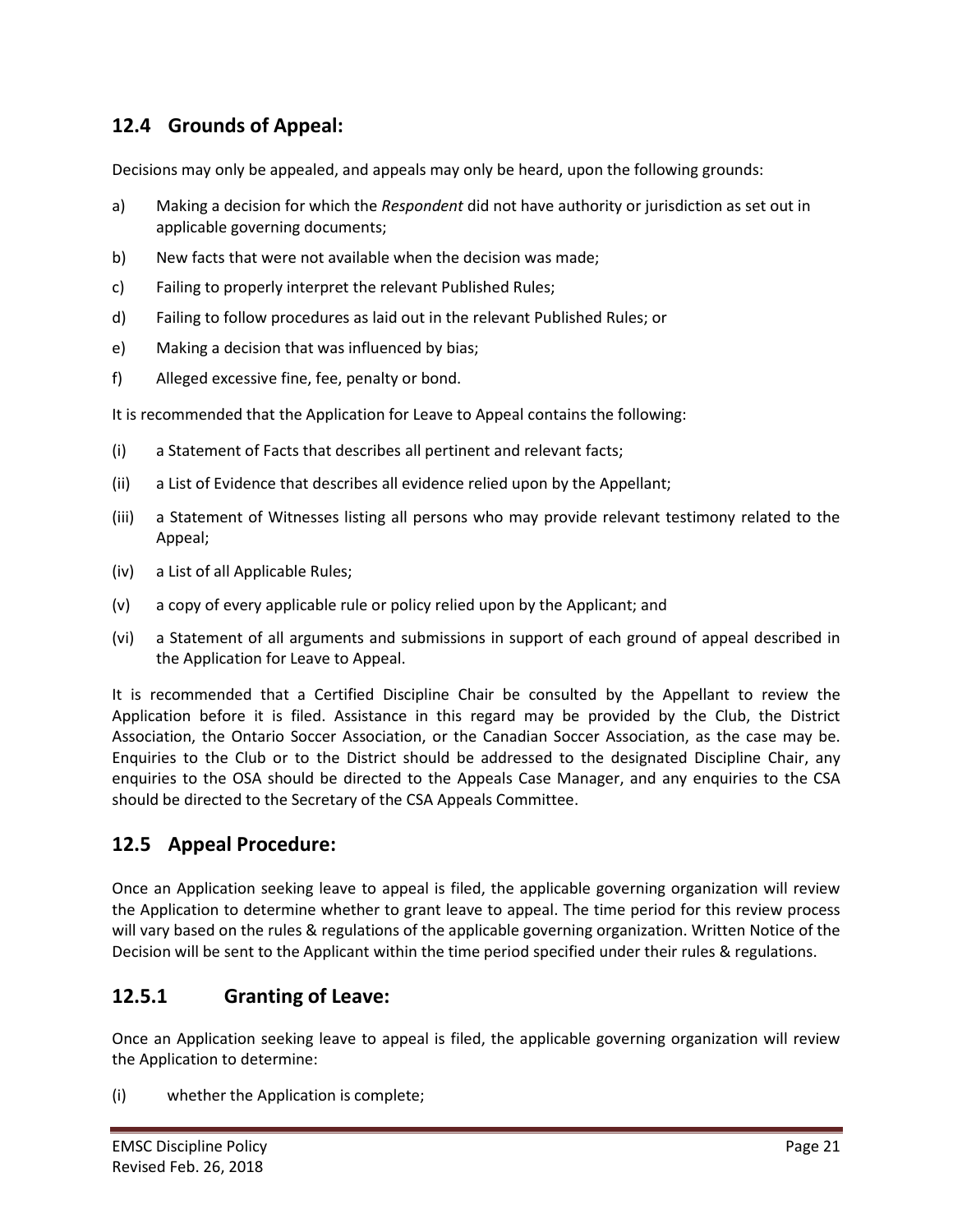- (ii) whether the Appeal Fee has been paid;
- (iii) whether any outstanding fines, fees, or bonds have been paid or a suitable trust deposit has been paid;
- (iv) whether the Appeal relates to a matter that is subject to Appeal;
- (v) whether the Appeal is based upon acceptable grounds of appeal;
- (vi) whether the Application for Leave to Appeal has sufficient merit to warrant an Appeal Hearing; and
- (vii) whether the Appeal requires an actual hearing or can be determined on a documentary basis.

### **12.5.2 Responding Materials:**

If Leave to Appeal is granted, the governing organization will send Notice of the Appeal to the governing organization that made the initial decision being appealed (the "Respondent"). The Respondent will have a fixed time period to prepare responding materials which will consist of a response with evidence and submissions in response to the grounds of appeal relied upon by the Appellant.

The Appellant will be entitled to receive a copy of these responding materials and will then have the opportunity to submit a written reply within a specified time period to the governing organization conducting the appeal and the Respondent and this Reply permits the Appellant to respond to the Respondent written statement, evidence and submissions.

### **12.5.3 Appeal Hearing:**

In view of the time and expense of conducting a hearing with testimony and argument, the governing organization hearing the appeal will generally determine the appeal on a documentary basis, unless there is new evidence that needs to be heard that was not known or available when the initial hearing occurred or if a hearing is requested by one of the parties.

An Appeal Hearing is NOT a hearing *"de novo"* whereby the original charge(s) are re-heard and witness testimony or other evidence concerning the incident that gave rise to the charge(s) is re-considered by the Appeal Panel.

An Appeal Hearing is only concerned with determining the validity of the grounds of appeal raised by the Appellant, namely:

- a) Did the *Respondent* have the authority or jurisdiction to make the decision that is being appealed;
- b) Are there new facts that were not available when the decision was made that would have changed the decision made in the original hearing;
- c) Did the Respondent fail to properly interpret the relevant Published Rules;
- d) Did the Respondent fail to follow procedures as laid out in the relevant Published Rules;
- e) Was the decision was influenced by bias; or
- f) Was the fine(s), fee(s), penalty or bond(s) imposed on the Accused excessive.